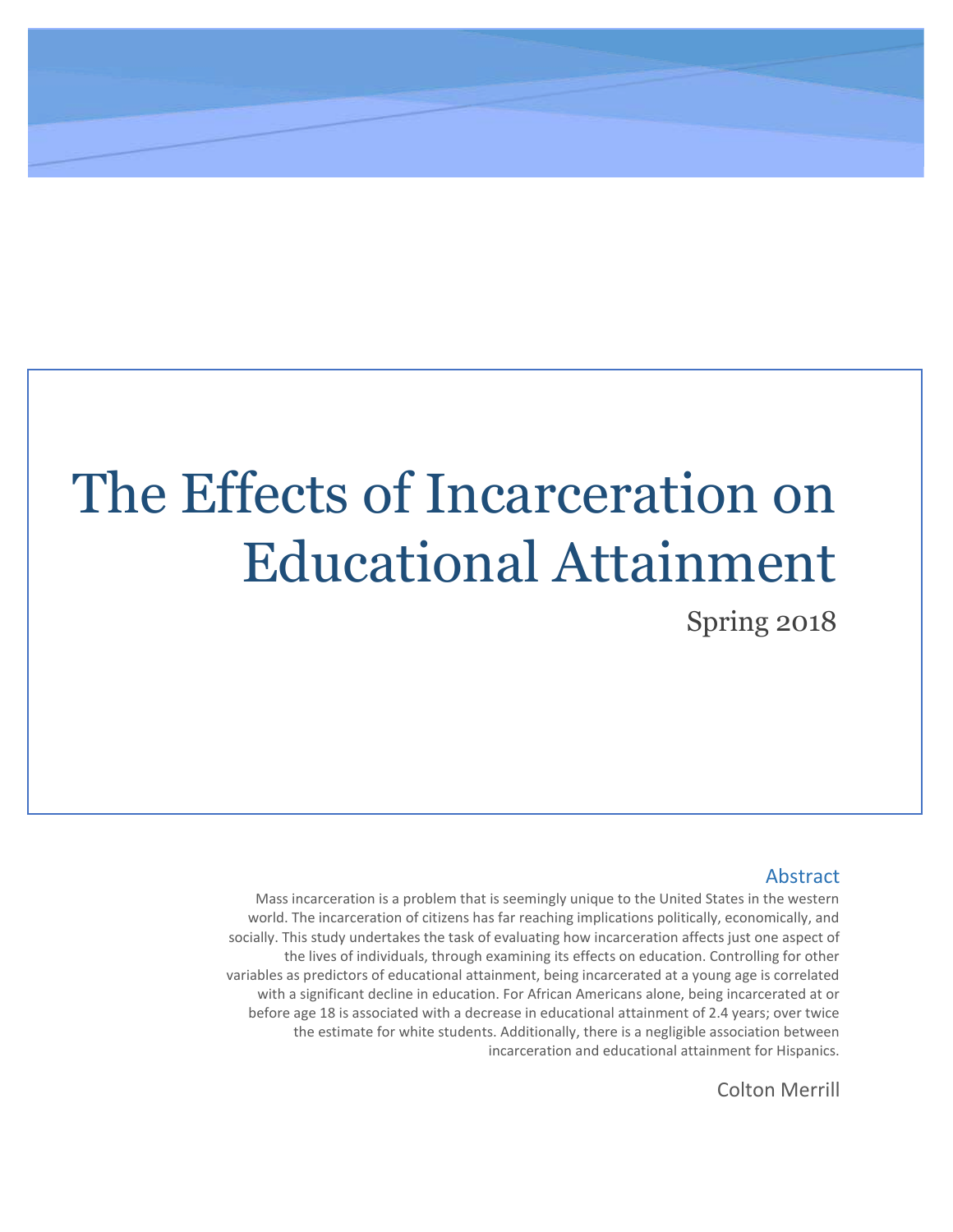#### **I. Introduction**

The American justice system is one of the most complex institutions in American society that greatly affects the day to day lives of its citizenry in the United States. With this unyielding power, comes the responsibility to maintain the imperative principles of integrity, fairness, justice, and equality. The system must be held to the highest standard, and subject to the most acute levels of criticism, in order to best serve the needs of those under its jurisdiction. Sharp criticisms of the justice system are common, with some extending further to arrive at a conclusion that the justice system is inefficacious, or worse, that the system itself is broken. Many of these criticisms pertain to inequality, specifically in regards to race, and are well documented in both the media and academia (McConnell and Rasul, 2018; Lofstrom and Raphael, 2016; McKinley, 2014).

One such criticism deals with the topic of incarceration. It is commonly cited that the United States has an increasingly disproportionate rate of imprisonment of its citizens when accounting for population. In fact, the United States accounts for one quarter of the world's prison population while only constituting around 5% of the total global population (Weiss and MacKenzie, 2010). While there remains much debate on the issue, one proposed reason for the cause in such an uptick in the nation's prison population is the increased prosecution and subsequent sentencing for drug related offenses (Rothwell, 2015). According to the Federal Bureau of Prisons (2018), approximately 46% of all inmates in federal prisons currently are there as a result of drug related offenses. While this percentage is much lower for state prisons, this number is significantly higher than for any other category of offense. Another consideration in this criticism is its impact on race. From the most recently available data, African Americans make up about 38% of the federal prison population. With African Americans making up just over 13% of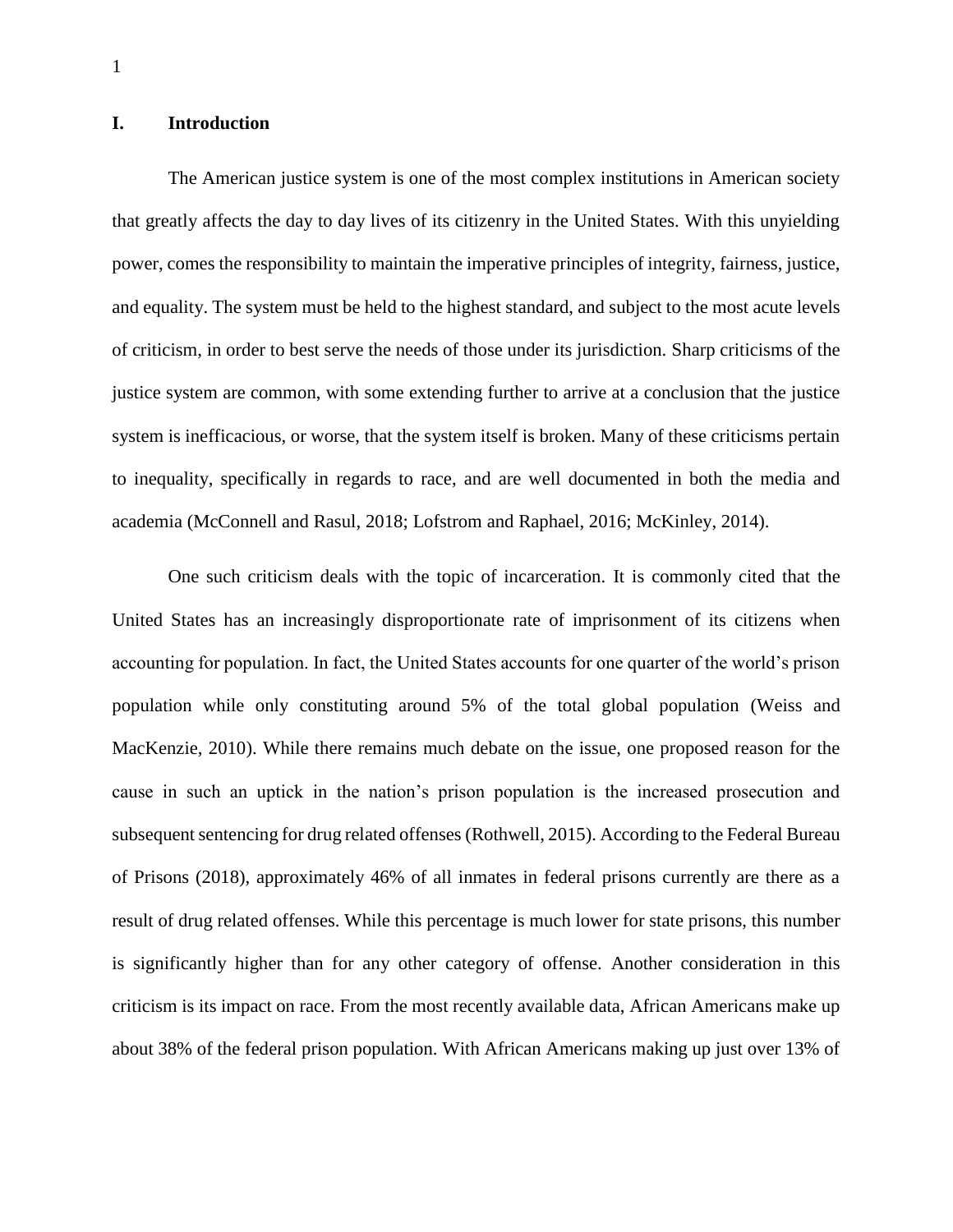the population, many accuse the justice system of unequal treatment pertaining to race (United States Census Bureau, 2016).

The inequality in incarceration rates faced by African Americans is best illustrated by the aforementioned prosecution of drug related offenses. According to the National Research Council (2014), their research indicates that blacks are arrested at rates three to four times higher than whites in recent years. This data is concurrent with the fact that there is no significant difference between rates of drug use between blacks and whites when considering all types of drugs. Additionally, they find that there is no evidence that either blacks or whites sell drugs at a higher rate. The implications that are created by incarceration are very serious, as they affect the lives of many people, both directly and indirectly, in society. My research looks to uncover how incarceration might affect just one of the many aspects of life of those who are incarcerated at some point in their lives, specifically focusing on the effects on educational attainment.

Hjalmarsson (2008) indicates that there exists a wide body of literature studying the relationship between incarceration and certain labor market outcomes. The majority of this research looks at the effects of incarceration or of crime on outcomes such as wages, income, or employment (Grogger, 1995; Waldfogel, 1994; Lott, 1990; Western and Beckett, 1999; Nagin and Waldfogel, 1995; Kling, 2006). However, another important social metric to consider is a person's level of education. Education is important in that it has the potential to lead to social mobility, increased opportunities, as well as benefits for a given country at the national level. In addition, education can be used as a proxy for measures such as wage potential. This phenomenon is explained well in research by Card (1999).

The United States compares quite favorably to most western democracies with respect to the education of its citizenry. However, there remains a large gap between the educational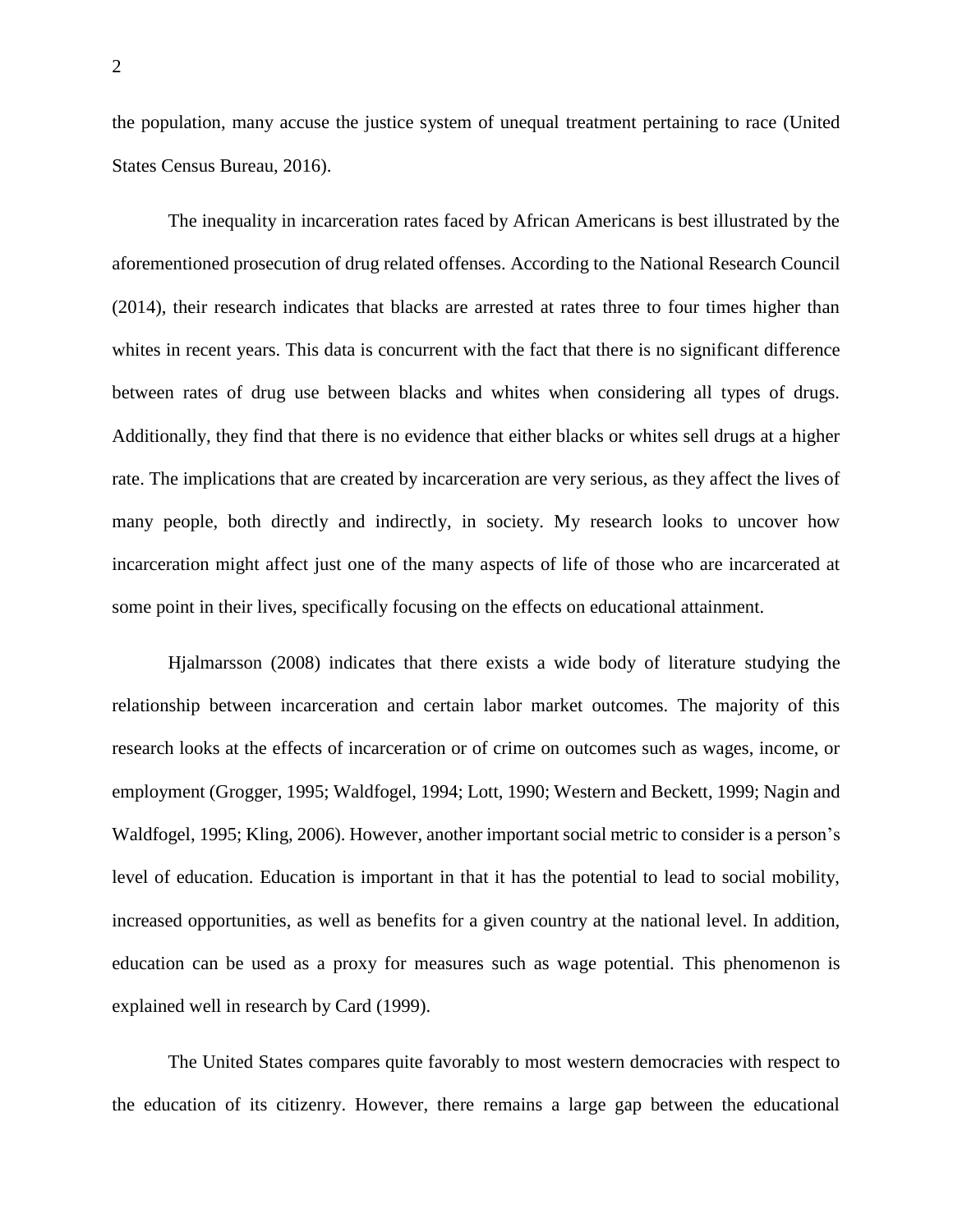attainment of whites and that of blacks within the country. In the U.S., blacks are less likely than whites to graduate from high school as well as to continue on to pursue a postsecondary education (Ewert, Sykes, and Pettit, 2014). Blacks in the United States also fare worse in terms of high school graduation and university attendance when compared to other industrialized countries. This inequality, when compared to white students in the country, has far reaching potential social implications, some of them mentioned earlier. Ewert, Sykes, and Pettit (2014) conclude that racial inequality is perpetuated by the disproportionate incarceration of black men, which excludes them from economic spheres of social life, hence impacting aspects of their lives such as educational achievement.

This paper undertakes the task of evaluating any potential relationship between incarceration and educational attainment. This research looks to emphasize any difference in effects when compared across demographics such as race and gender. The implications of a significant relationship between incarceration and education could be very important for policymakers in the United States. While incarceration is a necessary function of an effective criminal justice system, the incarceration of persons also plays a role in reducing the stock of human capital in the country. This consequence is more serious if it results in inhibiting the education of those who have the potential to rehabilitate themselves when returning to mainstream society. Additionally, if the effects of incarceration are received differently across demographics such as race, and this coincides with disproportionate rates of incarceration, this could suggest further policy improvements.

This paper contributes to the literature by employing a unique model that attempts to isolate the effects of incarceration on years of education. When evaluating effects on education, a majority of the present literature utilizes high school graduation as a proxy for education. This research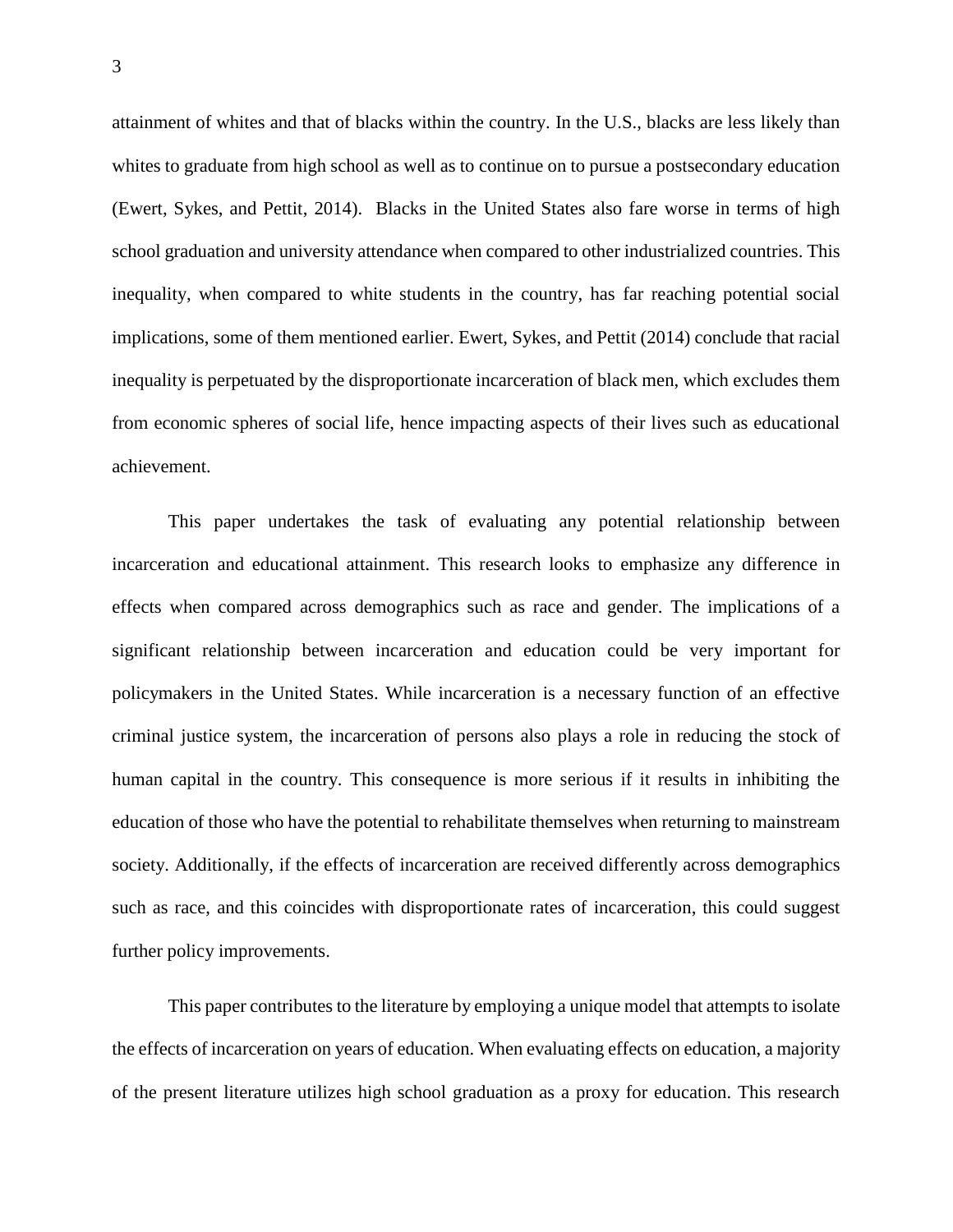includes the effects on higher education in its analysis. Additionally, this paper places emphasis on variations across demographic groups, an important distinction as many studies choose to forego reporting analysis for different demographic groups, even when justice system interactions vary widely between these groups (Amin et al., 2016).

This paper is organized as follows. The next section, Section II, takes a comprehensive review of the current literature on the issue. Section III will explain the construction, given assumptions, and limitations of the economic model developed within this work. Section IV presents the analysis of the data using the constructed econometric model. Finally, a conclusion summarizing the results of the study is presented in Section V.

## **II. Literature Review**

While there is a vast range of research on the topics of crime and education in the economic sphere, there is little done to examine how disparities in the criminal justice system may lead to discrepancies in education attainment. This is reiterated by Hjalmarsson (2008), who claims that the research is quite limited in evaluating the impact of interactions with the justice system on education. In this work, I look to contribute new insight into how differential treatment of blacks, whites, and Hispanics with respect to interactions with the justice system may ultimately affect the wage potential and well-being of those involved through educational opportunity. Moreover, there is very little research emphasizing or focusing on how well-documented variances in incarceration rates across racial groups affect these groups' respective educational outlooks.

One issue is that research is commonly one directional, typically focusing on the effects of education and crime, as opposed to the inverse perspective. For example, Lochner and Moretti (2004) found that increases in educational attainment levels lead to a significant reduction in the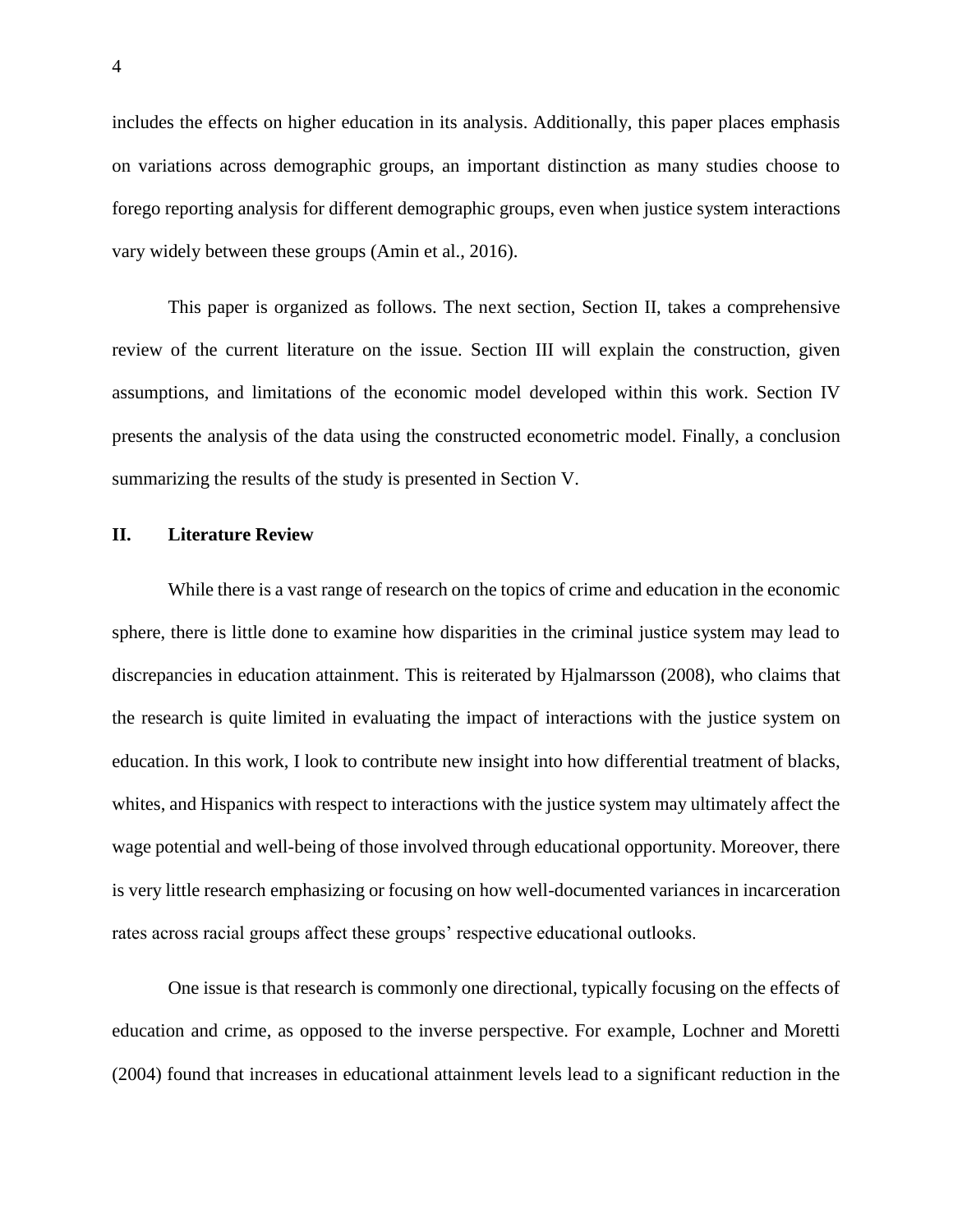probability of incarceration and arrest. However, it should be noted that the reduction in probability of arrest and incarceration appears to have been caused by changes in criminal behavior and not a reduction in the probabilities of arrest and incarceration themselves. One interesting feature to note from their research is that the reduction in probability of imprisonment resulting from education was found to be significantly higher for blacks than for whites. In a separate study, Amin et al. (2016) find strikingly similar results examining the association between the attainment of a vocational degree and the probability of facing arrest.

Other studies are limited in their own respects. Sykes and Maroto (2016) do an excellent job in illustrating the effects of differing incarceration rates on measures of wealth between whites and minority groups in an environment that is difficult to generate an accurate measure of wealth. Their research mentions educational effects briefly, while primarily focusing on the ultimate effects on household wealth.

Ewert, Sykes, and Pettit (2014) direct their research to answering how excluding incarcerated persons from survey data might cause distortions in typical metrics of inequality and educational attainment. Essentially, their study looks at how recent growth in mass incarceration affects measures of educational attainment for males. Strikingly, they are able to conclude that the exclusion of the incarcerated population from sample data results in a significant sample bias. In fact, when incorporating the incarcerated population into survey results, they find that black men have not experienced any significant improvement in high school completion rates in the past two decades. While these conclusions present very important policy and research implications, the results are fairly limited in scope. Ewert, Sykes, and Pettit (2014) choose not to draw any conclusions on the direct effects of incarceration on educational attainment. Additionally, the study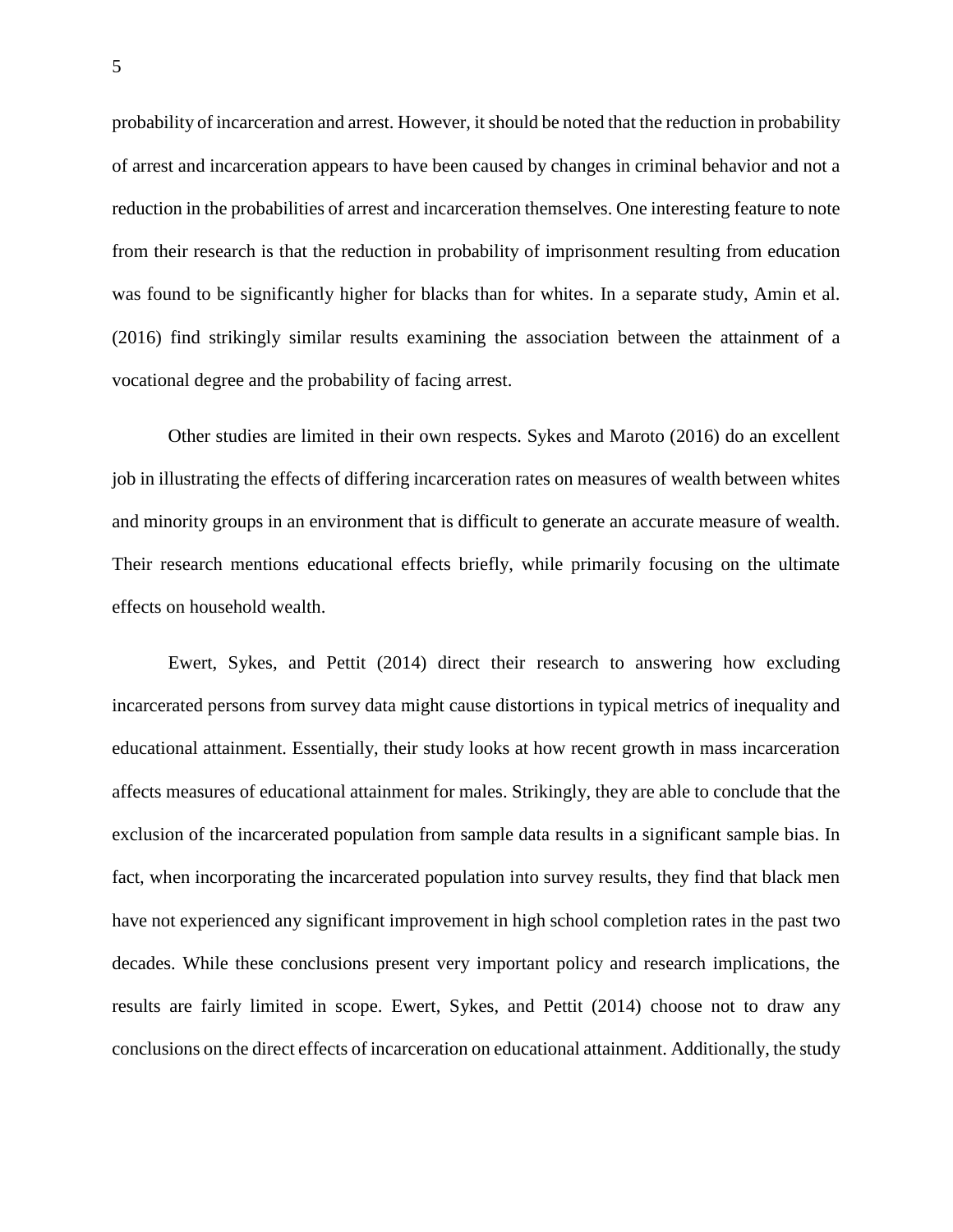is limited to the effects on high school graduation rates, without considering any effects on higher educational attainment.

One of the most effective studies analyzing the effects of justice systems interactions on education is that of Hjalmarsson (2008). The study utilizes a model that controls for a large set of observable and unobservable characteristics in addition to comparing the marginal effects of different justice system interactions. The justice system interactions of choice are listed as: arrest, charge, conviction, and incarceration. Moreover, the analysis utilizes an approach proposed by Altonji et al. (2005) that measures how sensitive the predictors in the model are to selection on unobservables. Hjalmarsson (2008) looks at the marginal effects of these justice system interactions, when occurring before the age of sixteen, on high school completion by the age of nineteen. Results initially indicate that both arrest and incarceration are significant in their predictions of high school graduation. However, when accounting for selection on unobservable characteristics, only the incarceration predictor is robust to the effects of this little selection for unobservables. Once again, similar to Ewert, Sykes, and Pettit (2014), the scope of the study is limited to the effects on high school graduation, while omitting any effect on higher education. In addition, the research provides limited insight into the potential for different effects across demographic groups.

Kirk and Sampson (2013) uniquely assess the effect of arrest on education, including effects on postsecondary education in their analysis. However, through the use of a longitudinal study that is unique to Chicago neighborhoods, there are significant risks in attempting to generalize these results to a larger national population.

My research looks to add on to this area of study through focusing solely on how incarceration and incarceration rates effect differences in educational attainment. This analysis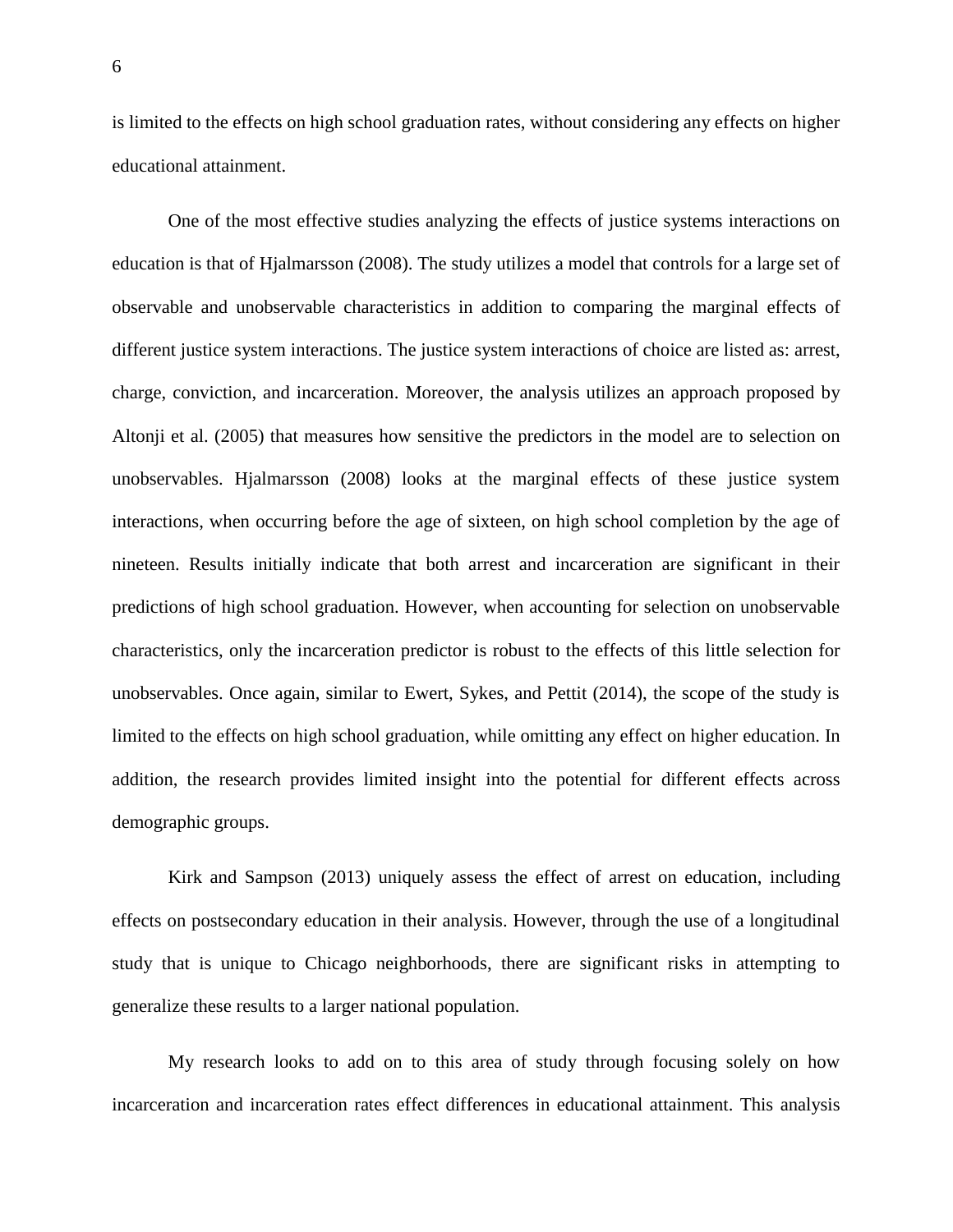will account for effects on the attainment of higher education. While much of the current literature utilizes a patchwork of survey data that often times requires interpolation in its analyses, like Hjalmarsson (2008), I will utilize the most recently available round of National Longitudinal Survey of Youth (NLSY) data in this research. With new data now available, I will be able to consider more recent and more relevant data than in past studies.

#### **III. Data and Modeling**

The data utilized in this paper is the NLSY97, provided by the Bureau of Labor Statistics. The data is designed to present a nationally representative sample of over 9,000 youths between the ages of 12 and 18 as of the year 1997. The cohort is composed of a longitudinal study and respondents are currently interviewed biannually. Data are now available to the public beginning from the first round and continuing through round 17 (2015-16). Additionally, there is an added oversampling of the minority population. This data is the most important for the economic model constructed in this study, as it is fairly current and provides one of the most comprehensive sets of variables for data that is publicly available.

The model developed in this work will share many similarities with that of Hjalmarsson (2008). However, there are some key differences that must be noted. Primarily, the dependent variable of interest in this study will be the respondents' current level of education or, in terms of the NLSY data, the respondents' highest grade completed (HGC). The estimator that the analysis will focus on will be a binary variable, indicating whether or not the participant has been incarcerated at some point before the age of nineteen. The construction of the empirical model is as follows: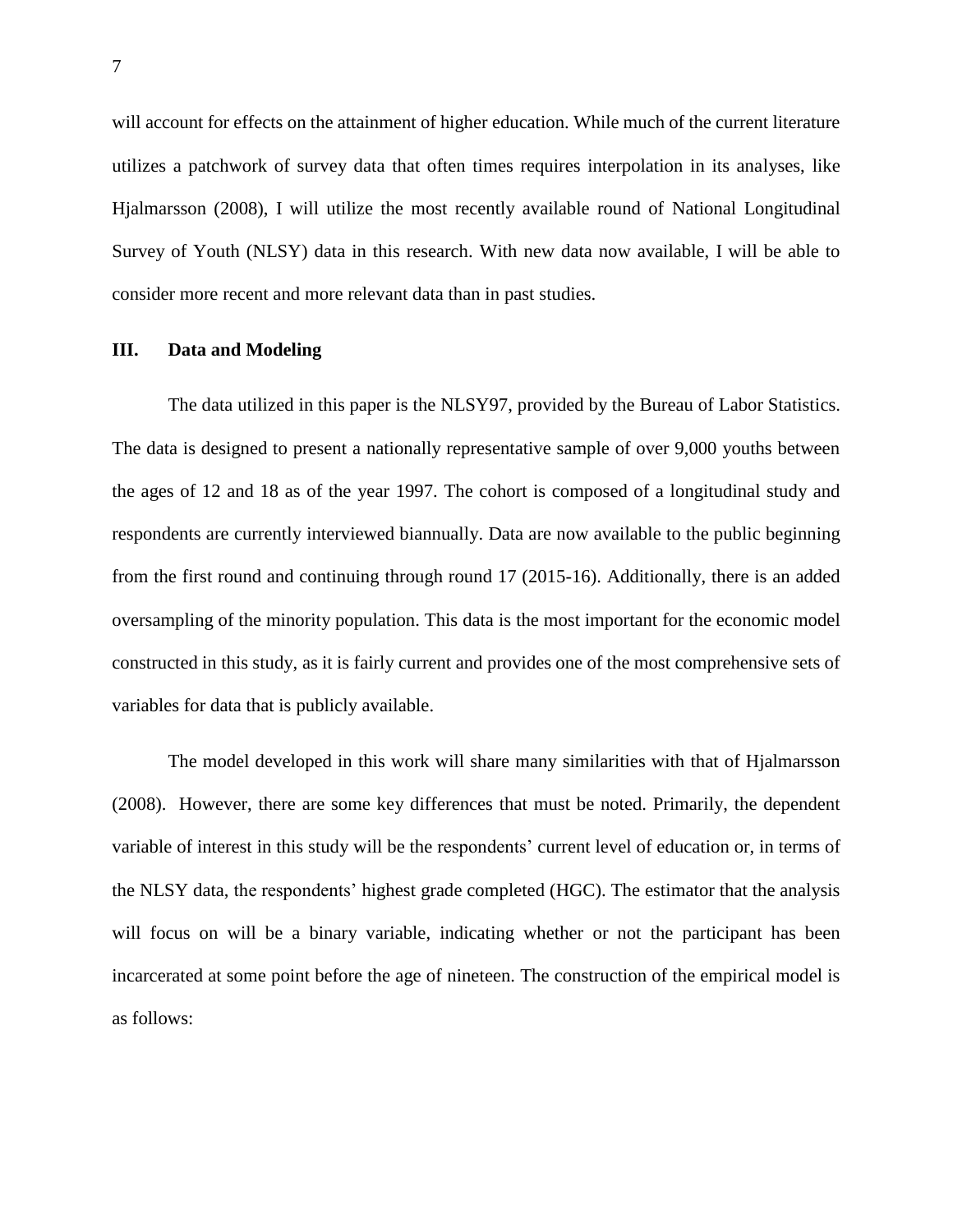(1) HGC = 
$$
\beta_0 + \beta_1
$$
 *Ability* +  $\beta_2$  *Mental Health* +  $\beta_3$  *Household\_Effects* +

## *β<sup>4</sup> Criminal\_Behavior + β<sup>5</sup> Demographics + β<sup>6</sup> Incarceration + ε*

As shown in Equation (1), explanatory variables are grouped together into categories based on relevance. These categories are listed as ability, mental health, household effects, criminal behavior, demographics, and incarceration. The details and rationale for the specified selection of independent variables will now be examined further.

#### *Ability*

Ability, or cognitive ability, is estimated using a single variable from the NLSY study based on test scores on the Armed Services Vocational Aptitude Battery test (ASVAB). Participants were tested on four subject areas: mathematical knowledge, arithmetic reasoning, word knowledge, and paragraph comprehension. These scores are then weighted and aggregated in order to arrive at a percentile value between 0 and 100. It can be noted that this variable is very similar, yet distinct from the calculation of AFQT for the NLSY79 cohort.

## *Mental Health*

A participant's mental health is represented in the model through a survey question administered in the NLSY that is reported by the participant's parent. The question takes into account whether the participant has any physical, emotional, or mental conditions that limits their ability to attend school regularly, or work at a job to generate income. The variable takes a binary form, with a "Yes" response indicating that the participant has a concurrent condition.

#### *Household Effects*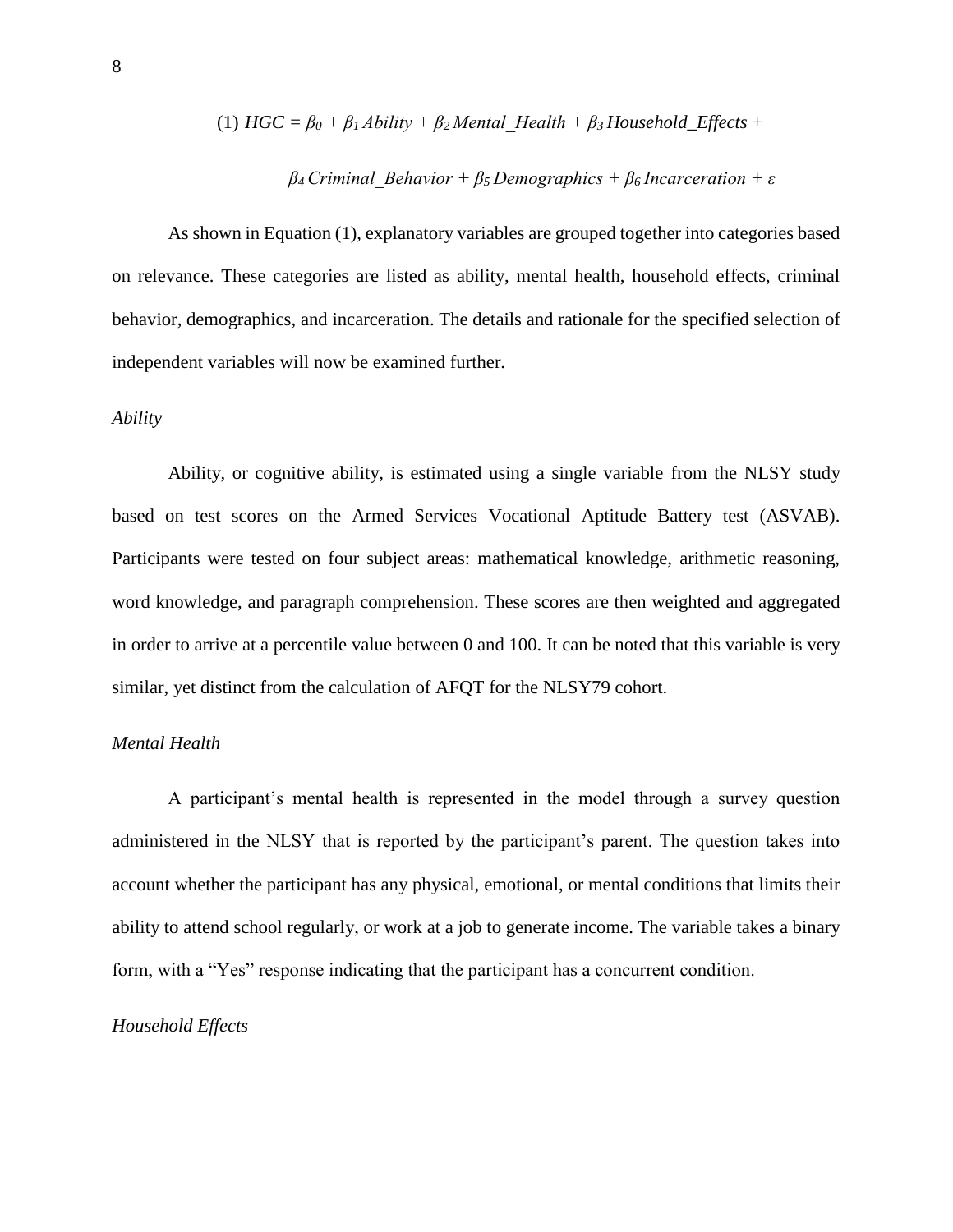The constructed model of Equation (1) controls for a variety of household effects, with each variable likely to play a role in the prediction of education as well as the potential to affect the expected value of the incarceration coefficient. The variables included in the analysis are both the respondent's mother and father's highest grade completed, gross household income, household size, and whether the participant lives in an urban or rural area.

#### *Criminal Behavior*

Criminal behavior is included in the model based on the self-reporting of crime by survey participants. Participants were asked to self-report involvement in criminal activity such as the destruction of property, theft of items valued at more than \$50, seriously hurting another person, the sale of illegal drugs, the use of illegal drugs, and other property crimes. Including these predictors is very similar to the approach taken by Hjalmarsson (2008). Though, there are important distinctions in the selection of variables, even within the listed categories of explanatory variables. For example, this model uses two survey responses, about whether participants have ever used marijuana or other drugs such as cocaine, in order to create a single indicator variable called "Drug Use." Another point worth mentioning is that when crime is self-reported, the participants involved tend to underreport the crimes they commit. Many studies also show that underreporting is even more likely for young black males (Lochner and Moretti, 2004). While this may skew the results of the estimators in some way, self-reported crime is still the most direct measure of crime that is both available and observable.

## *Demographics*

Key demographic variables are also included in the analysis. For instance, the age at the time of interviewing for the participant is controlled for, in addition to demographics such as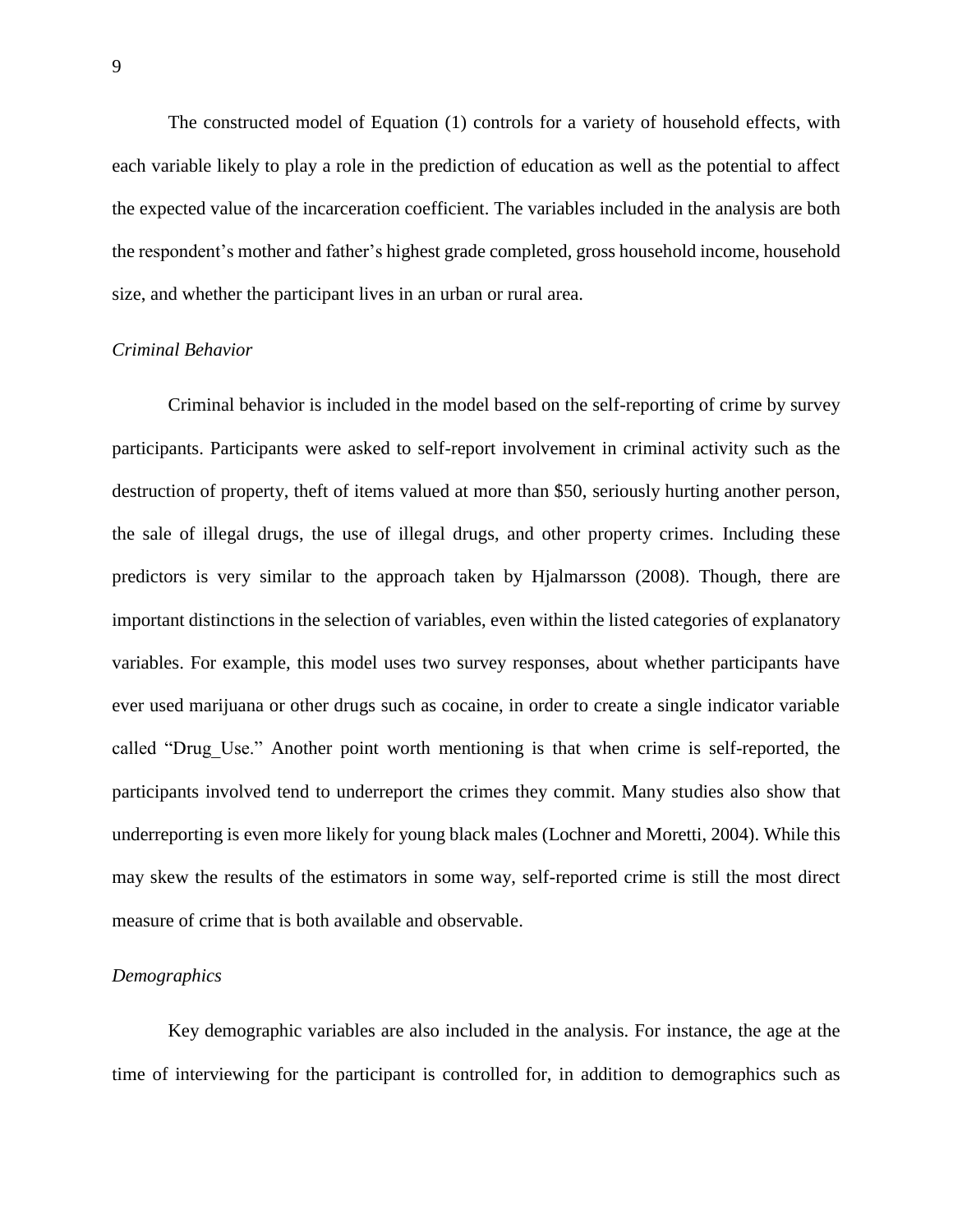gender. Indicator variables are also created based on ethnicity. These variables signal if a respondent is either black or Hispanic.

## *Incarceration*

For this analysis, it is very important to define what is meant by incarceration. Incarceration differs significantly from other justice system interactions such as conviction or arrest. Incarceration is often seen as the most severe form of justice system interaction. Incarceration is defined here as the detainment of a person in a prison, jail, or other correctional facility. This is not to be confused with arrest, as incarceration occurs only after following a conviction. In analysis by Hjalmarsson (2008) it is determined that both arrest and incarceration are associated with a less likely probability to graduate high school by age nineteen. However, when accounting for selection on unobservables, incarceration was found to be much less sensitive to this selection than arrest. Hjalmarsson (2008) concludes that incarceration is the justice system interaction that is most likely to represent a real effect. This is another motivation for electing to focus exclusively on the effects of incarceration in this study.

It should also be noted that this model comes with limitations that should be taken seriously. Given the properties of both education and incarceration, the economic model built here is subject to many potential biases in estimation. This research attempts to limit these biases as much as possible, while understanding that reducing the possibility of bias to zero without compromising the effectiveness of the model is impractical.

One risk faced by this model is the potential for simultaneity bias. That is to say that increasing years of education actually results in a decreased probability of incarceration. In order to reduce this risk, Hjalmarsson (2008) limits justice system interactions to those that occur before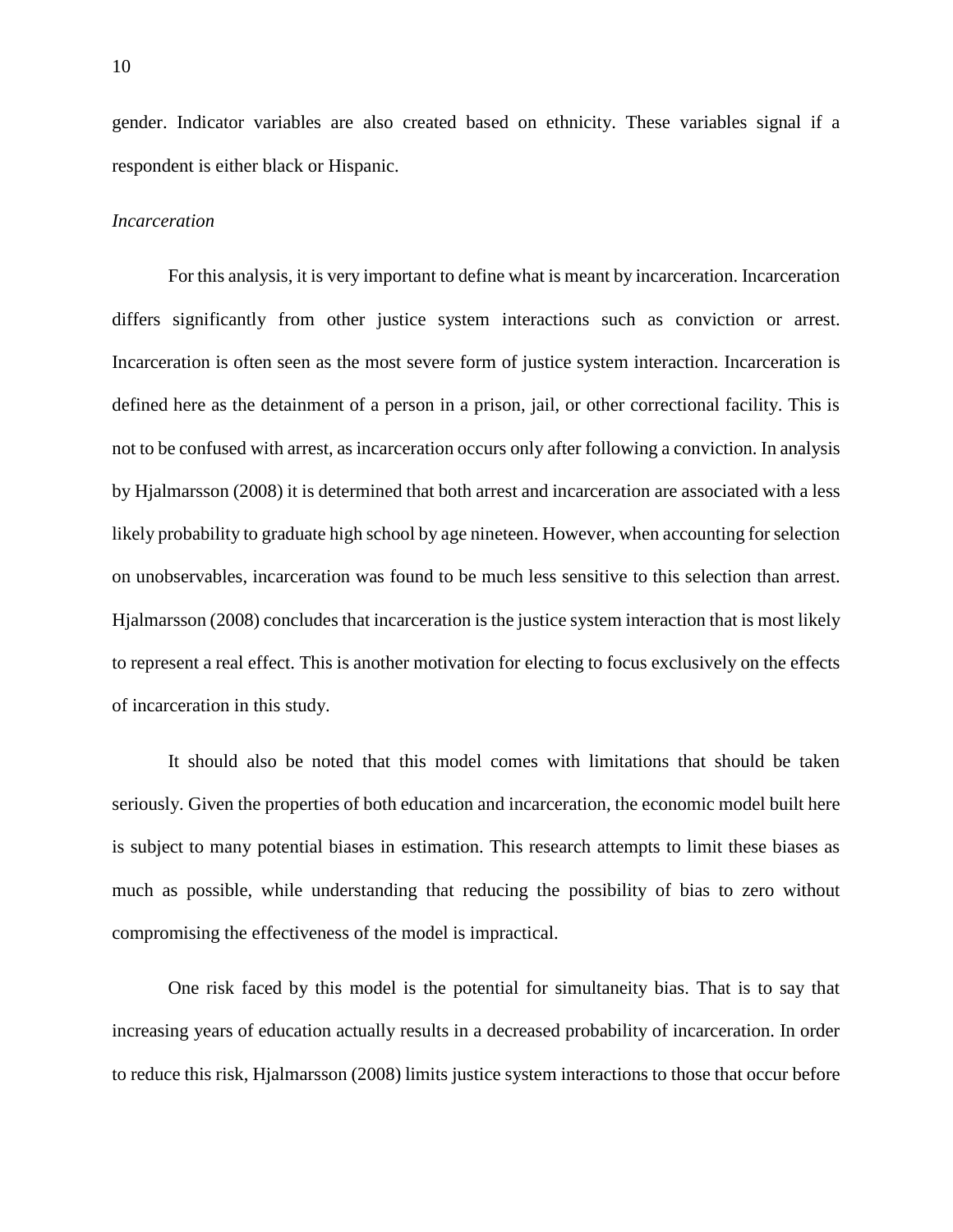sixteen years of age. The model of this study includes incarcerations occurring up to the age of 18. While this does increase the possibility of simultaneity bias, this study finds it important to include incarcerations that occur up to this age in order to have a sample that is representative of the true rate of incarceration.

As mentioned previously, the unique characteristics of education and incarceration cause them to be correlated with an extremely large number of observable and unobservable elements, potentially biasing the resulting coefficients. This poses a significant risk of omitted variable bias. Additionally, through controlling for many variables that may have an effect on education and even on incarceration, the model becomes subject to the risk of multicollinearity. Both scenarios expose the model in question to risk of biased estimators. Research by Hjalmarsson (2008) indicating that incarceration is fairly insensitive to selection on unobservables provides some support that any estimation of the effect of incarceration may represents a real effect.

## **IV. Analysis**

The analysis conducted herein is in conjunction with the empirical model created in Equation (1). Figure 1 presents summary statistics of the sample selected for this analysis. Figure 1 shows that 51 percent of our sample are males. Additionally, 26 percent are African American and 21 percent are Hispanic. Approximately 2 percent of the sample population has been incarcerated at or before the age of 18.

The econometric model established in Equation (1) utilizes the Ordinary Least Squares (OLS) method of multiple linear regression. Highest grade completed is regressed on each explanatory variable listed and further specified in Equation (1). The results of the regression for the entire sample are illustrated in Figure 2.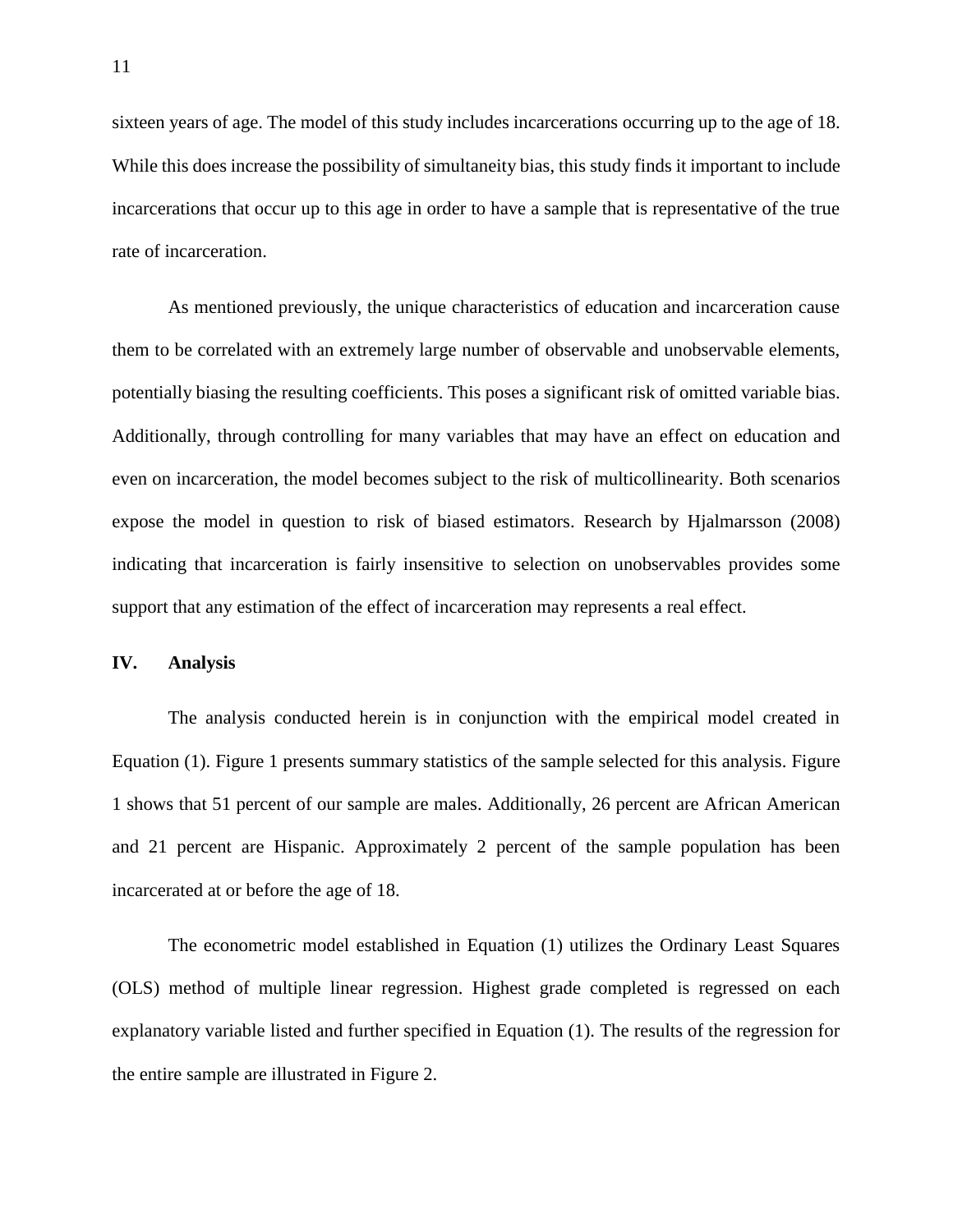| Variable                    | Definition                                               | $\mathbf N$ | Mean  | Std. Dev.            |
|-----------------------------|----------------------------------------------------------|-------------|-------|----------------------|
| <b>HGC</b>                  | Highest grade completed.                                 | 8885        | 13.52 | 3.09                 |
| Incarceration               | Equal to one if incarcerated at or before the age of 18. | 8984        | 0.02  | 0.12                 |
| Ability                     | ASVAB math and verbal score percentile.                  | 7093        | 45.32 | 29.17                |
| Mental Health               | Equal to one if a mental health condition exists.        | 8976        | 0.06  | 0.24                 |
| Household Effects           |                                                          |             |       |                      |
| Gross Household Income      | Gross household income for the year of the survey.       | 6588        | 46.37 | $42.13$ <sup>*</sup> |
| Father's HGC                | Respondent's father's highest grade completed.           | 7796        | 11.47 | 4.68                 |
| Mother's HGC                | Respondent's mother's highest grade completed.           | 8461        | 12.19 | 3.37                 |
| Household Size              | Household size as of the survey date.                    | 8984        | 4.55  | 1.54                 |
| Urban                       | Equal to one if residence in an urban area.              | 8604        | 0.76  | 0.42                 |
| Criminal Behavior           |                                                          |             |       |                      |
| <b>Destroyed Property</b>   | Equal to one if purposely destroyed property.            | 8957        | 0.27  | 0.44                 |
| Steal More than \$50        | Equal to one if stolen something worth more than \$50.   | 8956        | 0.08  | 0.27                 |
| <b>Attack Someone</b>       | Equal to one if attacked and hurt someone.               | 8953        | 0.18  | 0.39                 |
| <b>Other Property Crime</b> | Equal to one if committed other property crimes.         | 8954        | 0.08  | 0.28                 |
| Sell Illegal Drugs          | Equal to one if sold or helped sell illegal drugs.       | 8954        | 0.07  | 0.25                 |
| Use Illegal Drugs           | Equal to one if used illegal drugs.                      | 8984        | 0.22  | 0.42                 |
| Demographics                |                                                          |             |       |                      |
| Male                        | Equal to one if male.                                    | 8984        | 0.51  | 0.50                 |
| <b>Black</b>                | Equal to one if black.                                   | 8984        | 0.26  | 0.44                 |
| Hispanic                    | Equal to one as Hispanic.                                | 8984        | 0.21  | 0.41                 |
| Age97                       | Age as of the survey date.                               | 8984        | 14    | 1.40                 |

\* Numbers are in '000s of dollars

Figure 1

In Figure 2 it is shown that many of the predictors result in statistically significant coefficients. The variables incarceration, ability, mental health, gross household income, father's and mother's highest grade completed, attacked someone, use of illegal drugs, male, black, Hispanic, and age97 were all significant at the 1% or 5% levels. However, the majority of these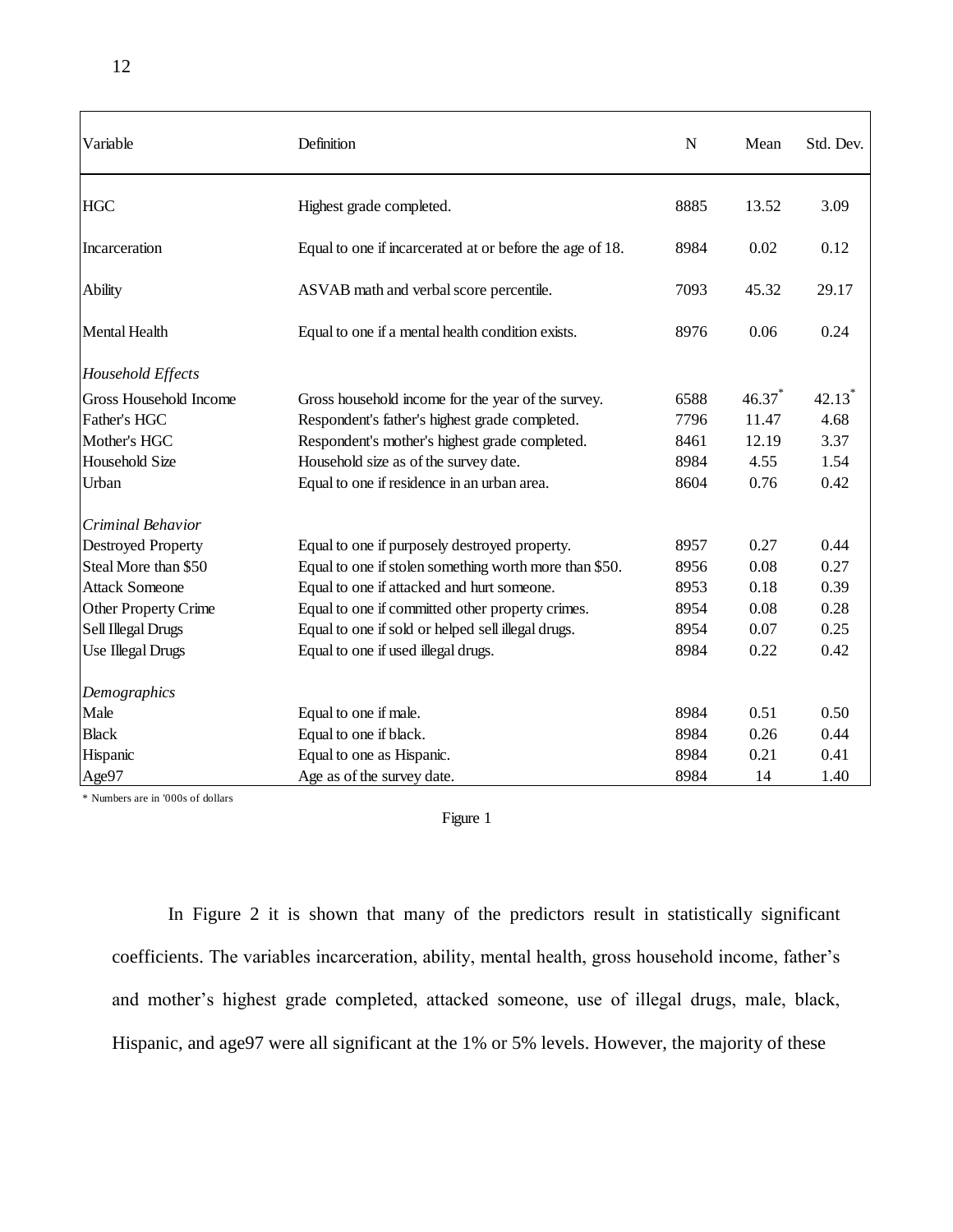| All                             |                           |                       |
|---------------------------------|---------------------------|-----------------------|
| Variable                        | <b>Parameter Estimate</b> | <b>Standard Error</b> |
| $N = 4428$                      |                           |                       |
|                                 |                           |                       |
| Intercept                       | 9.334                     | (0.449)               |
| Incarceration                   | $-1.368$ ***              | (0.335)               |
| Ability                         | $0.045$ ***               | (0.001)               |
| <b>Mental Health</b>            | $-0.487$ ***              | (0.143)               |
| Household Effects               |                           |                       |
| Gross Household Income          | $0.008$ ***               | (0.001)               |
| Father's HGC                    | $0.052$ ***               | (0.010)               |
| Mother's HGC                    | $0.088$ ***               | (0.014)               |
| <b>Household Size</b>           | $-0.007$                  | (0.027)               |
| Urban                           | $-0.100$                  | (0.084)               |
| Criminal Behavior               |                           |                       |
| <b>Destroyed Property</b>       | 0.020                     | (0.090)               |
| Steal More than \$50            | $-0.294$                  | (0.156)               |
| <b>Attack Someone</b>           | $-0.325$ ***              | (0.106)               |
| <b>Other Property Crime</b>     | $-0.163$                  | (0.145)               |
| Sell Illegal Drugs              | $-0.037$                  | (0.172)               |
| <b>Use Illegal Drugs</b>        | $-0.746$ ***              | (0.103)               |
| Demographics                    |                           |                       |
| Male                            | $-0.615$ ***              | (0.075)               |
| <b>Black</b>                    | $0.800$ ***               | (0.103)               |
| Hispanic                        | $0.559$ ***               | (0.109)               |
| Age97                           | $0.054$ **                | (0.027)               |
| <b>Adjusted R-squared</b>       | 0.351                     |                       |
| *** Significant at the 1% level |                           |                       |

\*\* Significant at the 5% level Figure 2

coefficients are extremely small in magnitude. For example, a one year increase in father's highest grade completed, is associated with an increase of only 5% of an educational grade for a participant. Other variables have similarly small predicting effects. Strikingly, some variables are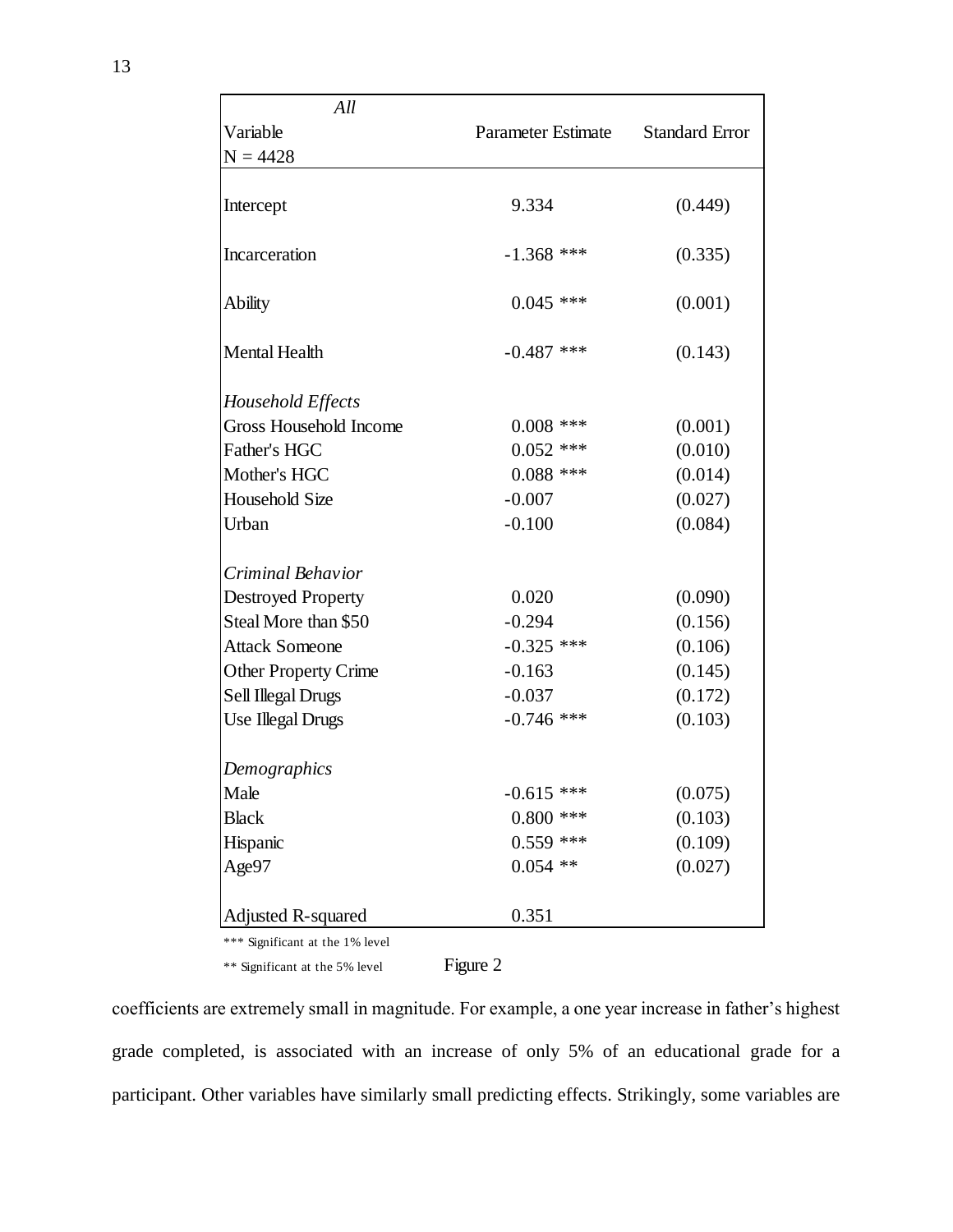associated with a significant change in highest grade completed. Incarceration shows a strong negative correlation with highest grade completed. In fact, incarceration at or before age eighteen is associated with a decrease in highest grade completed by approximately 1.37. This represents an entire year plus an additional one-third of a year of schooling. Another notable observation is that suffering from a mental health condition is associated with a decrease in almost half of a grade completion, as is being a male. A rather interesting result is that while selling illegal drugs results in no significant correlation with highest grade completed, using illegal drugs is associated with a significant decline in schooling. Another curious outcome, holding other factors fixed, being black or Hispanic is associated with a significant increase in highest grade completed.

It is important to compare these results across demographic groups in order to gain vital insight about how these interactions vary for differing groups of people. Figure 3 and Figure 4 display the separate regression analyses of the data for males and females, respectively.

The analysis of the data for males and females looks very similar to the data for the population as a whole. Perhaps the most important difference to note is the difference in the effect of incarceration. It appears that incarceration negatively affects females' highest grade completed more than its potential effect on male subjects. One other important difference to point out is that past violent behavior, such as attempting to attack or cause harm to another person, ultimately results in a negative association with highest grade completed for males while being statistically insignificant for females.

As mentioned throughout this paper, incarceration generally affects members of different races and ethnicities in different ways and to different extents. In order to roughly see how comparing these differences can be insightful, analysis for different races and ethnicities are also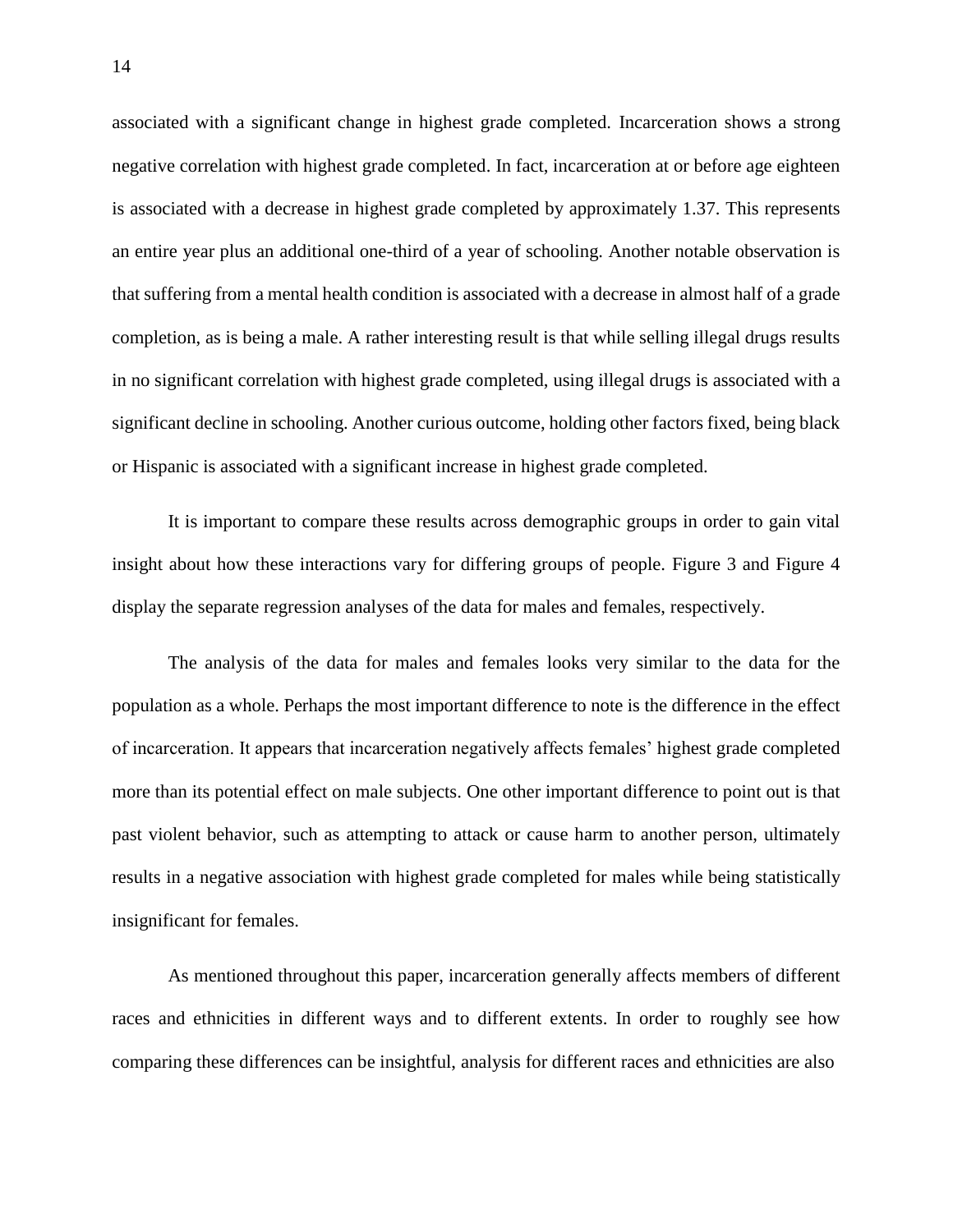| <b>Males</b>                |                           |                       |  |
|-----------------------------|---------------------------|-----------------------|--|
| Variable                    | <b>Parameter Estimate</b> | <b>Standard Error</b> |  |
| $N = 2253$                  |                           |                       |  |
|                             |                           |                       |  |
| Intercept                   | 8.844                     | (0.588)               |  |
| Incarceration               | $-1.209$ ***              | (0.353)               |  |
| <b>Ability</b>              | $0.044$ ***               | (0.002)               |  |
| Mental Health               | $-0.475$ ***              | (0.179)               |  |
| Household Effects           |                           |                       |  |
| Gross Household Income      | $0.009$ ***               | (0.001)               |  |
| Father's HGC                | $0.067$ ***               | (0.014)               |  |
| Mother's HGC                | $0.081$ ***               | (0.018)               |  |
| <b>Household Size</b>       | $-0.015$                  | (0.037)               |  |
| Urban                       | $-0.018$                  | (0.110)               |  |
| Criminal Behavior           |                           |                       |  |
| <b>Destroyed Property</b>   | 0.042                     | (0.109)               |  |
| Steal More than \$50        | $-0.325$                  | (0.184)               |  |
| <b>Attack Someone</b>       | $-0.455$ ***              | (0.129)               |  |
| <b>Other Property Crime</b> | $-0.191$                  | (0.154)               |  |
| Sell Illegal Drugs          | $-0.126$                  | (0.208)               |  |
| <b>Use Illegal Drugs</b>    | $-0.659$ ***              | (0.137)               |  |
| Demographics                |                           |                       |  |
| <b>Black</b>                | $0.619$ ***               | (0.139)               |  |
| Hispanic                    | $0.530$ ***               | (0.141)               |  |
| Age97                       | 0.043                     | (0.036)               |  |
| Adjusted R-squared          | 0.383                     |                       |  |

Figure 3

included here in Figure 5, Figure 6, and Figure 7. Figure 5 shows the analysis specific to black participants, Figure 6 is specific to Hispanic participants, and Figure 7 shows the analysis for only white participants.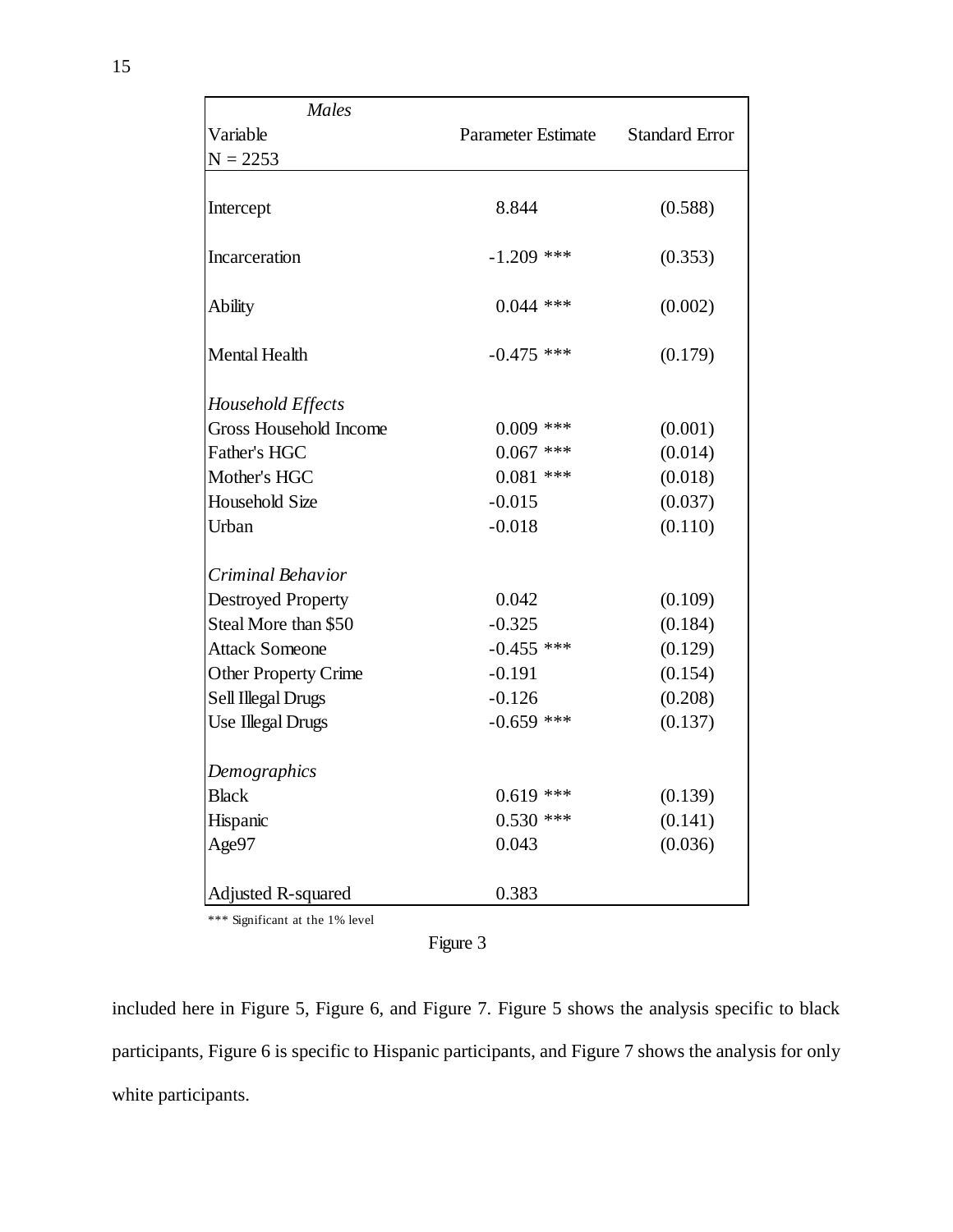| <b>Standard Error</b><br>Variable<br>Parameter Estimate<br>$N = 2175$<br>9.180<br>(0.680)<br>Intercept<br>Incarceration<br>$-1.952$ **<br>(0.811)<br>$0.047$ ***<br>(0.002)<br>Ability<br><b>Mental Health</b><br>$-0.536$ **<br>(0.230)<br>Household Effects<br>Gross Household Income<br>$0.007$ ***<br>(0.002)<br>Father's HGC<br>(0.016)<br>$0.038**$<br>Mother's HGC<br>$0.094$ ***<br>(0.022)<br><b>Household Size</b><br>$-0.002$<br>(0.040)<br>Urban<br>$-0.189$<br>(0.128)<br>Criminal Behavior<br>$-0.030$<br><b>Destroyed Property</b><br>(0.154)<br>Steal More than \$50<br>$-0.241$<br>(0.275)<br>(0.178)<br><b>Attack Someone</b><br>$-0.122$<br>0.030<br><b>Other Property Crime</b><br>(0.347)<br>Sell Illegal Drugs<br>0.085<br>(0.292)<br>Use Illegal Drugs<br>$-0.828$ ***<br>(0.156)<br>Demographics<br>(0.151)<br>$0.961$ ***<br>Black<br>$0.598$ ***<br>(0.167)<br>Hispanic<br>(0.041)<br>Age97<br>0.068 | Females            |       |  |  |
|--------------------------------------------------------------------------------------------------------------------------------------------------------------------------------------------------------------------------------------------------------------------------------------------------------------------------------------------------------------------------------------------------------------------------------------------------------------------------------------------------------------------------------------------------------------------------------------------------------------------------------------------------------------------------------------------------------------------------------------------------------------------------------------------------------------------------------------------------------------------------------------------------------------------------------|--------------------|-------|--|--|
|                                                                                                                                                                                                                                                                                                                                                                                                                                                                                                                                                                                                                                                                                                                                                                                                                                                                                                                                |                    |       |  |  |
|                                                                                                                                                                                                                                                                                                                                                                                                                                                                                                                                                                                                                                                                                                                                                                                                                                                                                                                                |                    |       |  |  |
|                                                                                                                                                                                                                                                                                                                                                                                                                                                                                                                                                                                                                                                                                                                                                                                                                                                                                                                                |                    |       |  |  |
|                                                                                                                                                                                                                                                                                                                                                                                                                                                                                                                                                                                                                                                                                                                                                                                                                                                                                                                                |                    |       |  |  |
|                                                                                                                                                                                                                                                                                                                                                                                                                                                                                                                                                                                                                                                                                                                                                                                                                                                                                                                                |                    |       |  |  |
|                                                                                                                                                                                                                                                                                                                                                                                                                                                                                                                                                                                                                                                                                                                                                                                                                                                                                                                                |                    |       |  |  |
|                                                                                                                                                                                                                                                                                                                                                                                                                                                                                                                                                                                                                                                                                                                                                                                                                                                                                                                                |                    |       |  |  |
|                                                                                                                                                                                                                                                                                                                                                                                                                                                                                                                                                                                                                                                                                                                                                                                                                                                                                                                                |                    |       |  |  |
|                                                                                                                                                                                                                                                                                                                                                                                                                                                                                                                                                                                                                                                                                                                                                                                                                                                                                                                                |                    |       |  |  |
|                                                                                                                                                                                                                                                                                                                                                                                                                                                                                                                                                                                                                                                                                                                                                                                                                                                                                                                                |                    |       |  |  |
|                                                                                                                                                                                                                                                                                                                                                                                                                                                                                                                                                                                                                                                                                                                                                                                                                                                                                                                                |                    |       |  |  |
|                                                                                                                                                                                                                                                                                                                                                                                                                                                                                                                                                                                                                                                                                                                                                                                                                                                                                                                                |                    |       |  |  |
|                                                                                                                                                                                                                                                                                                                                                                                                                                                                                                                                                                                                                                                                                                                                                                                                                                                                                                                                |                    |       |  |  |
|                                                                                                                                                                                                                                                                                                                                                                                                                                                                                                                                                                                                                                                                                                                                                                                                                                                                                                                                |                    |       |  |  |
|                                                                                                                                                                                                                                                                                                                                                                                                                                                                                                                                                                                                                                                                                                                                                                                                                                                                                                                                |                    |       |  |  |
|                                                                                                                                                                                                                                                                                                                                                                                                                                                                                                                                                                                                                                                                                                                                                                                                                                                                                                                                |                    |       |  |  |
|                                                                                                                                                                                                                                                                                                                                                                                                                                                                                                                                                                                                                                                                                                                                                                                                                                                                                                                                |                    |       |  |  |
|                                                                                                                                                                                                                                                                                                                                                                                                                                                                                                                                                                                                                                                                                                                                                                                                                                                                                                                                |                    |       |  |  |
|                                                                                                                                                                                                                                                                                                                                                                                                                                                                                                                                                                                                                                                                                                                                                                                                                                                                                                                                |                    |       |  |  |
|                                                                                                                                                                                                                                                                                                                                                                                                                                                                                                                                                                                                                                                                                                                                                                                                                                                                                                                                |                    |       |  |  |
|                                                                                                                                                                                                                                                                                                                                                                                                                                                                                                                                                                                                                                                                                                                                                                                                                                                                                                                                |                    |       |  |  |
|                                                                                                                                                                                                                                                                                                                                                                                                                                                                                                                                                                                                                                                                                                                                                                                                                                                                                                                                |                    |       |  |  |
|                                                                                                                                                                                                                                                                                                                                                                                                                                                                                                                                                                                                                                                                                                                                                                                                                                                                                                                                |                    |       |  |  |
|                                                                                                                                                                                                                                                                                                                                                                                                                                                                                                                                                                                                                                                                                                                                                                                                                                                                                                                                |                    |       |  |  |
|                                                                                                                                                                                                                                                                                                                                                                                                                                                                                                                                                                                                                                                                                                                                                                                                                                                                                                                                | Adjusted R-squared | 0.297 |  |  |

\*\* Significant at the 5% level Figure 4

There are some key differences in the analysis when comparing estimators across race and ethnicity. One interesting point, is that mental health as a predictor is only statistically significant for white respondents, and results in a negative correlation with highest grade completed. The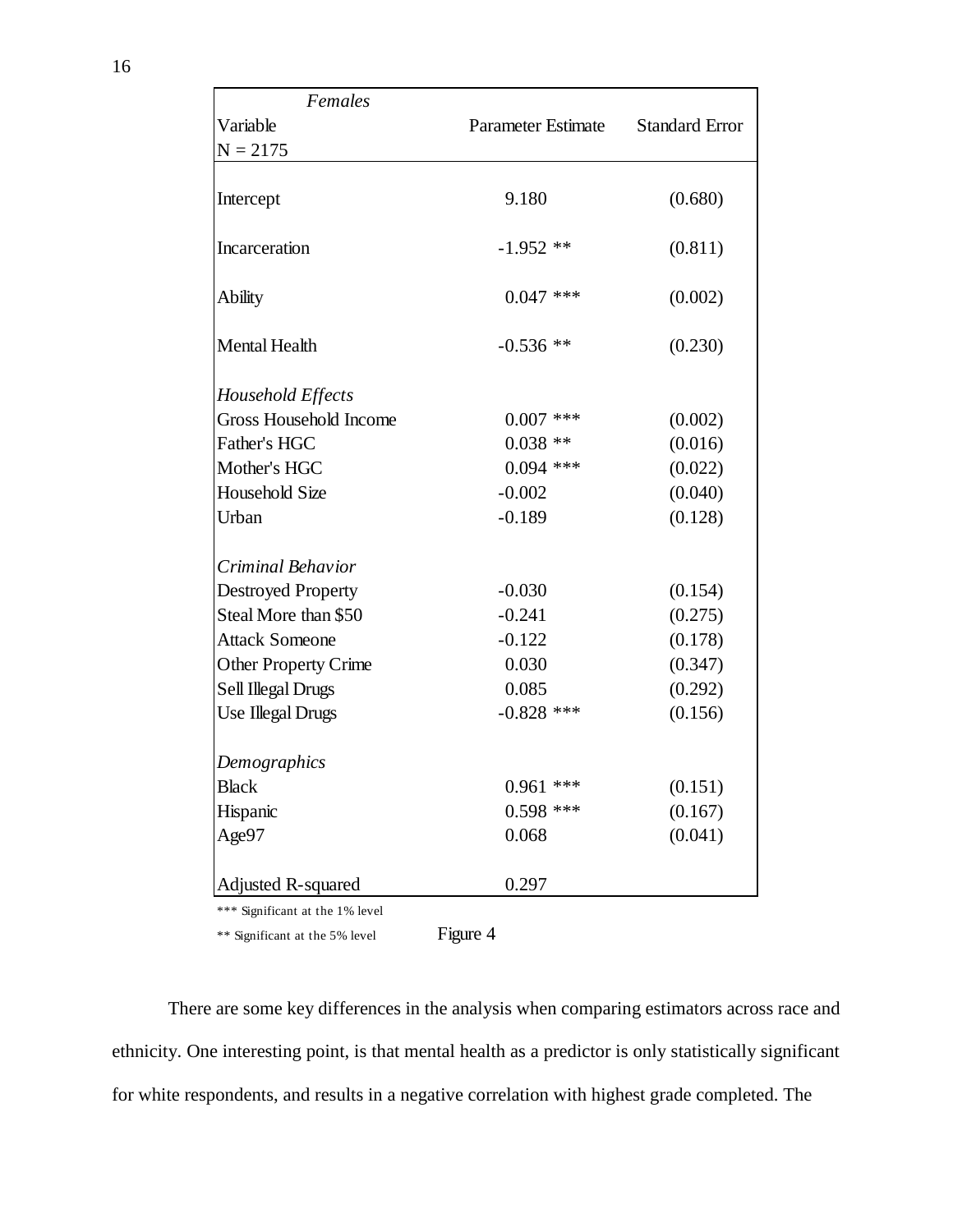| <b>Parameter Estimate</b><br><b>Standard Error</b><br>Variable<br>$N = 930$<br>(1.002)<br>10.557<br>Intercept<br>$-2.402$ ***<br>Incarceration<br>(0.676)<br>$0.054$ ***<br>(0.004)<br>Ability<br>Mental Health<br>$-1.048$<br>(0.333)<br>Household Effects<br>Gross Household Income<br>$0.008$ **<br>(0.003)<br>Father's HGC<br>(0.021)<br>0.021<br>Mother's HGC<br>$0.136$ ***<br>(0.034)<br><b>Household Size</b><br>$-0.055$<br>(0.050)<br>$-0.209$<br>Urban<br>(0.202)<br>Criminal Behavior<br><b>Destroyed Property</b><br>0.031<br>(0.197)<br>Steal More than \$50<br>$-0.509$<br>(0.337)<br>$-0.252$<br>(0.204)<br><b>Attack Someone</b><br>$-0.513$<br><b>Other Property Crime</b><br>(0.323)<br>Sell Illegal Drugs<br>0.465<br>(0.487)<br><b>Use Illegal Drugs</b><br>$-0.913$ ***<br>(0.225)<br>Demographics<br>Male<br>$-0.771$ ***<br>(0.164)<br>Age97<br>0.021<br>(0.059) | <b>Black</b> |  |  |
|------------------------------------------------------------------------------------------------------------------------------------------------------------------------------------------------------------------------------------------------------------------------------------------------------------------------------------------------------------------------------------------------------------------------------------------------------------------------------------------------------------------------------------------------------------------------------------------------------------------------------------------------------------------------------------------------------------------------------------------------------------------------------------------------------------------------------------------------------------------------------------------|--------------|--|--|
|                                                                                                                                                                                                                                                                                                                                                                                                                                                                                                                                                                                                                                                                                                                                                                                                                                                                                          |              |  |  |
|                                                                                                                                                                                                                                                                                                                                                                                                                                                                                                                                                                                                                                                                                                                                                                                                                                                                                          |              |  |  |
|                                                                                                                                                                                                                                                                                                                                                                                                                                                                                                                                                                                                                                                                                                                                                                                                                                                                                          |              |  |  |
|                                                                                                                                                                                                                                                                                                                                                                                                                                                                                                                                                                                                                                                                                                                                                                                                                                                                                          |              |  |  |
|                                                                                                                                                                                                                                                                                                                                                                                                                                                                                                                                                                                                                                                                                                                                                                                                                                                                                          |              |  |  |
|                                                                                                                                                                                                                                                                                                                                                                                                                                                                                                                                                                                                                                                                                                                                                                                                                                                                                          |              |  |  |
|                                                                                                                                                                                                                                                                                                                                                                                                                                                                                                                                                                                                                                                                                                                                                                                                                                                                                          |              |  |  |
|                                                                                                                                                                                                                                                                                                                                                                                                                                                                                                                                                                                                                                                                                                                                                                                                                                                                                          |              |  |  |
|                                                                                                                                                                                                                                                                                                                                                                                                                                                                                                                                                                                                                                                                                                                                                                                                                                                                                          |              |  |  |
|                                                                                                                                                                                                                                                                                                                                                                                                                                                                                                                                                                                                                                                                                                                                                                                                                                                                                          |              |  |  |
|                                                                                                                                                                                                                                                                                                                                                                                                                                                                                                                                                                                                                                                                                                                                                                                                                                                                                          |              |  |  |
|                                                                                                                                                                                                                                                                                                                                                                                                                                                                                                                                                                                                                                                                                                                                                                                                                                                                                          |              |  |  |
|                                                                                                                                                                                                                                                                                                                                                                                                                                                                                                                                                                                                                                                                                                                                                                                                                                                                                          |              |  |  |
|                                                                                                                                                                                                                                                                                                                                                                                                                                                                                                                                                                                                                                                                                                                                                                                                                                                                                          |              |  |  |
|                                                                                                                                                                                                                                                                                                                                                                                                                                                                                                                                                                                                                                                                                                                                                                                                                                                                                          |              |  |  |
|                                                                                                                                                                                                                                                                                                                                                                                                                                                                                                                                                                                                                                                                                                                                                                                                                                                                                          |              |  |  |
|                                                                                                                                                                                                                                                                                                                                                                                                                                                                                                                                                                                                                                                                                                                                                                                                                                                                                          |              |  |  |
|                                                                                                                                                                                                                                                                                                                                                                                                                                                                                                                                                                                                                                                                                                                                                                                                                                                                                          |              |  |  |
|                                                                                                                                                                                                                                                                                                                                                                                                                                                                                                                                                                                                                                                                                                                                                                                                                                                                                          |              |  |  |
|                                                                                                                                                                                                                                                                                                                                                                                                                                                                                                                                                                                                                                                                                                                                                                                                                                                                                          |              |  |  |
|                                                                                                                                                                                                                                                                                                                                                                                                                                                                                                                                                                                                                                                                                                                                                                                                                                                                                          |              |  |  |
|                                                                                                                                                                                                                                                                                                                                                                                                                                                                                                                                                                                                                                                                                                                                                                                                                                                                                          |              |  |  |
| 0.374<br>Adjusted R-squared                                                                                                                                                                                                                                                                                                                                                                                                                                                                                                                                                                                                                                                                                                                                                                                                                                                              |              |  |  |

\*\* Significant at the 5% level Figure 5

same is true for the effect of father's highest grade completed as well as attacking or attempting to cause serious harm to another person. The most interesting result is how the estimated effect of incarceration compares across racial lines. For example, for Hispanic participants alone,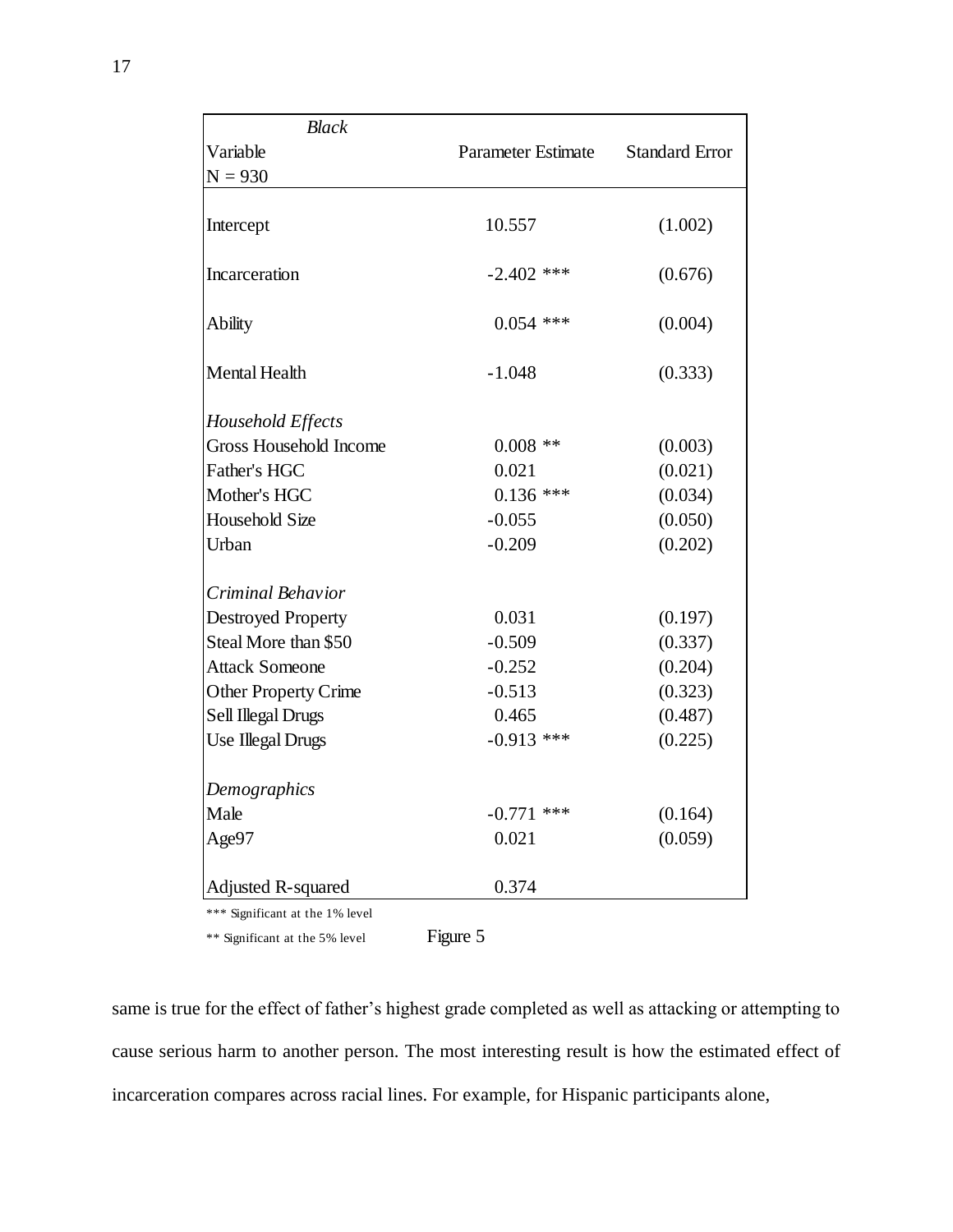| Hispanic                      |                           |                       |
|-------------------------------|---------------------------|-----------------------|
| Variable                      | <b>Parameter Estimate</b> | <b>Standard Error</b> |
| $N = 766$                     |                           |                       |
| Intercept                     | 12.216                    | (1.027)               |
|                               |                           |                       |
| Incarceration                 | $-0.886$                  | (0.816)               |
| <b>Ability</b>                | $0.046$ ***               | (0.004)               |
| <b>Mental Health</b>          | $-0.092$                  | (0.388)               |
| Household Effects             |                           |                       |
| <b>Gross Household Income</b> | $0.009$ ***               | (0.003)               |
| Father's HGC                  | 0.030                     | (0.022)               |
| Mother's HGC                  | 0.044                     | (0.027)               |
| <b>Household Size</b>         | $-0.002$                  | (0.060)               |
| Urban                         | $-0.485$                  | (0.279)               |
| Criminal Behavior             |                           |                       |
| <b>Destroyed Property</b>     | 0.227                     | (0.219)               |
| Steal More than \$50          | $-0.489$                  | (0.335)               |
| <b>Attack Someone</b>         | $-0.085$                  | (0.247)               |
| <b>Other Property Crime</b>   | $-0.214$                  | (0.349)               |
| Sell Illegal Drugs            | $0.761$ **                | (0.387)               |
| <b>Use Illegal Drugs</b>      | $-0.660$ ***              | (0.245)               |
| Demographics                  |                           |                       |
| Male                          | $-0.709$ ***              | (0.178)               |
| Age97                         | $-0.052$                  | (0.065)               |
| Adjusted R-squared            | 0.309                     |                       |
|                               |                           |                       |

\*\* Significant at the 5% level Figure 6

incarceration is not statistically significant at the 5% level. What may be even more surprising, is the parameter estimate for incarceration for African American respondents. The coefficient is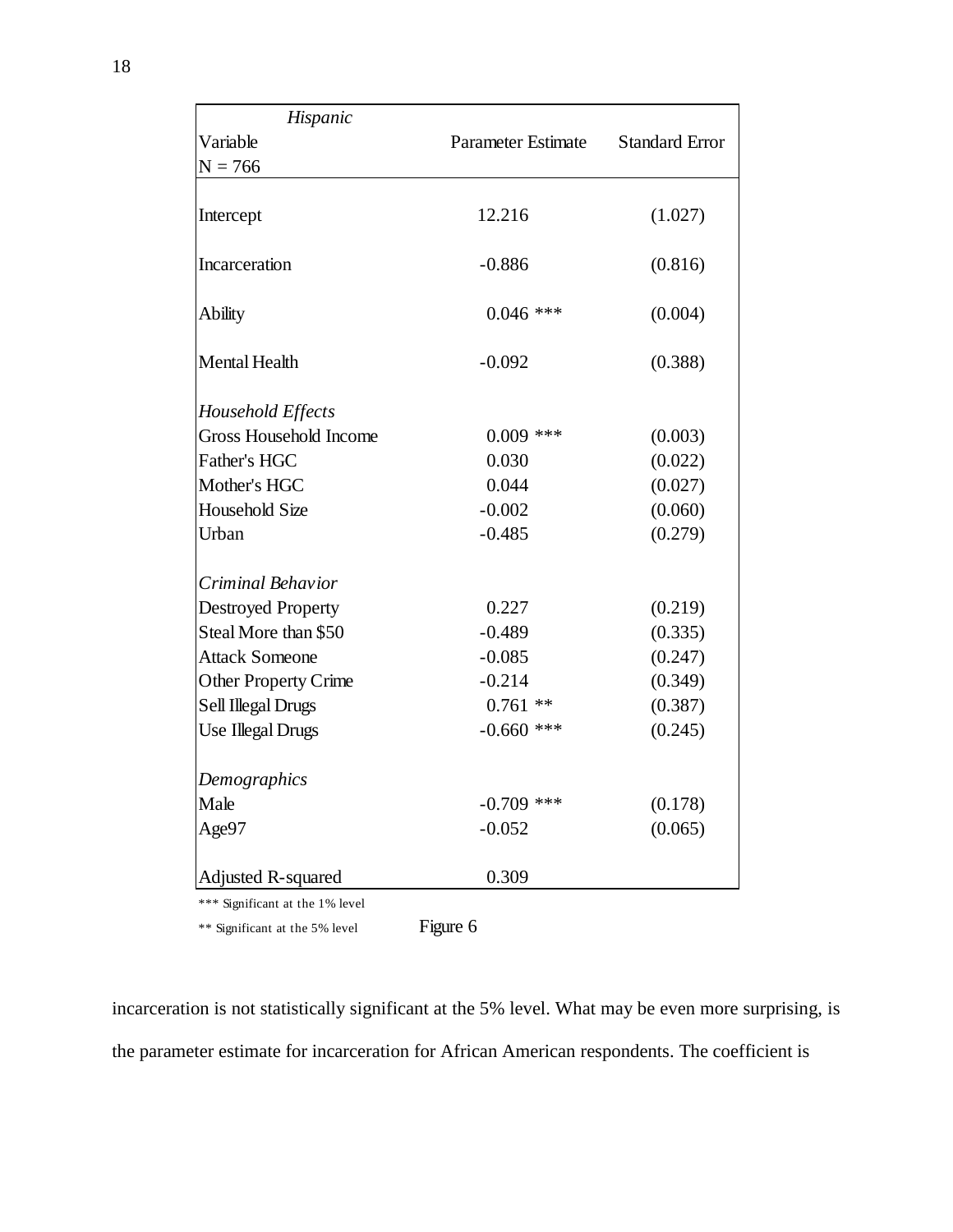| White                       |                           |                       |
|-----------------------------|---------------------------|-----------------------|
| Variable                    | <b>Parameter Estimate</b> | <b>Standard Error</b> |
| $N = 2732$                  |                           |                       |
|                             |                           |                       |
| Intercept                   | 8.485                     | (0.578)               |
| Incarceration               | $-0.970$ **               | (0.441)               |
| <b>Ability</b>              | $0.042$ ***               | (0.002)               |
| <b>Mental Health</b>        | $-0.391$ **               | (0.174)               |
| Household Effects           |                           |                       |
| Gross Household Income      | $0.007$ ***               | (0.001)               |
| Father's HGC                | $0.079$ ***               | (0.014)               |
| Mother's HGC                | $0.088$ ***               | (0.019)               |
| <b>Household Size</b>       | 0.019                     | (0.039)               |
| Urban                       | $-0.047$                  | (0.098)               |
| Criminal Behavior           |                           |                       |
| <b>Destroyed Property</b>   | $-0.034$                  | (0.115)               |
| Steal More than \$50        | $-0.240$                  | (0.207)               |
| <b>Attack Someone</b>       | $-0.422$ ***              | (0.145)               |
| <b>Other Property Crime</b> | $-0.088$                  | (0.184)               |
| Sell Illegal Drugs          | $-0.398$                  | (0.212)               |
| <b>Use Illegal Drugs</b>    | $-0.682$ ***              | (0.132)               |
| Demographics                |                           |                       |
| Male                        | $-0.527$ ***              | (0.096)               |
| Age97                       | $0.094$ ***               | (0.035)               |
| Adjusted R-squared          | 0.341                     |                       |
|                             |                           |                       |

\*\* Significant at the 5% level Figure 7

double in magnitude to that of white participants, and nearly triple that of Hispanics. Being incarcerated before the age of nineteen for African Americans is associated with a decrease in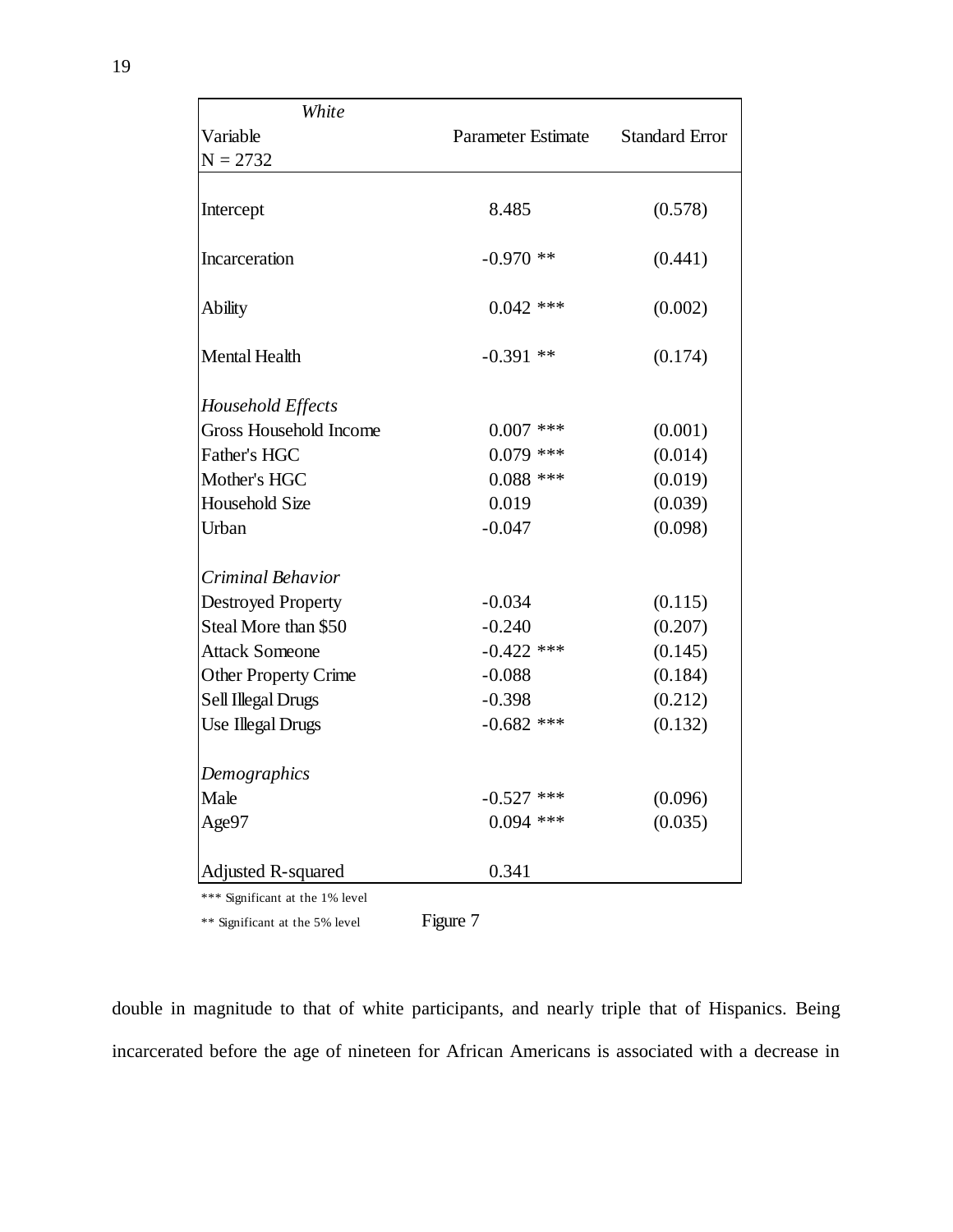highest grade completed of 2.4, nearly two and a half years of schooling. Other than for Hispanics, there is a consistent negative relationship between incarceration and educational attainment.

## **V. Conclusion**

Inequality in incarceration seems to be a pervasive issue in modern American society while inequality in education and through other metrics is seemingly on the decline. However, some studies show that the exclusion of those who are incarcerated from all spheres of society, including survey data, masks the prevalence of inequality and the stagnant progress in reducing it (Ewert, Sykes, and Pettit, 2014). These policy implications for incarceration are quite serious, as they greatly impact our society and our nation.

This study has found a significant negative relationship between incarceration and educational attainment. When controlling for a diverse selection of relevant variables, the effects of incarceration on a person's highest educational grade completed remain consistent. The model built in this study achieved an Adjusted r-squared of 0.351, accounting for over 35% of the variation in highest grade completed. Although, concerns should be raised about the potential for biased estimators in the model constructed in this paper. Previous research by Hjalmarsson (2008) indicates that even with little selection on observables, the effects of incarceration on high school graduation are robust. This supports the possibility that the estimated effect demonstrated here by incarceration on education is a real effect.

Additionally, this research has demonstrated how estimates for incarceration can vary greatly across demographic groups. Holding other variables fixed, if there exists a real effect such that incarceration unequally affects the population of different groups, further policy implications can be recognized and carried out in future research.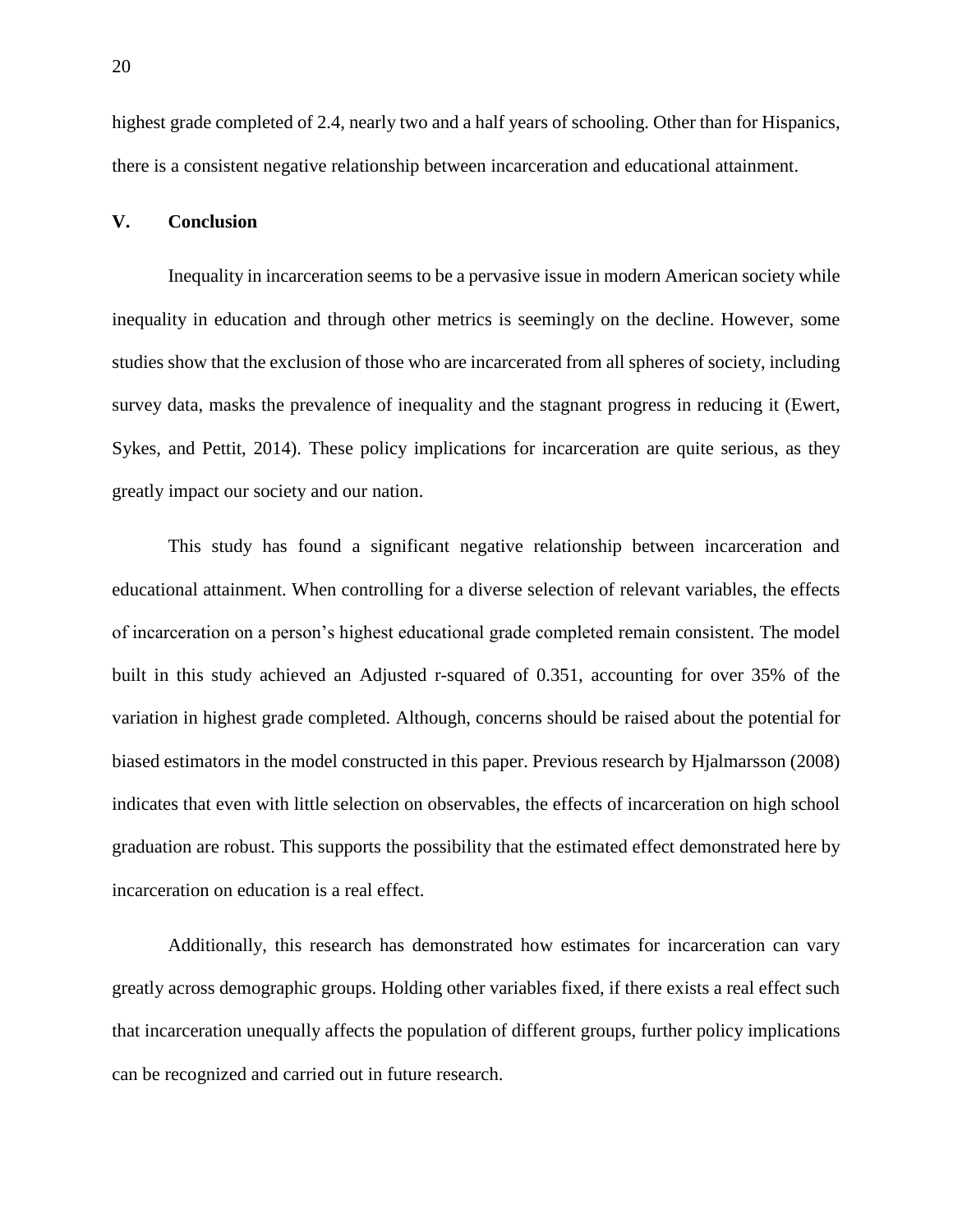#### **References:**

- Altonji, Joseph G., Elder, Todd E., and Taber, Christopher R. 2005. "Selection on Observed and Unobserved Variables: Assessing the Effectiveness of Catholic Schools." *Journal of Political Economy* 113 (1): 151–84.
- Amin, Vikesh, Flores, Carlos A., Flores-Lagunes, Alfonso, and Parisian, Daniel J. 2016. "The Effect of Degree Attainment on Arrests: Evidence from a Randomized Social Experiment." *Economics of Education Review* 54: 259-73.
- Card, David 1999. "The Causal Effect of Education on Earnings." *Handbook of Labor Economics* 3: 1801-63.
- Ewert, Stephanie, Sykes, Bryan L., and Pettit, Becky 2014. "The Degree of Disadvantage: Incarceration and Inequality in Education." *Annals of the American Academy of Political and Social Science* 651: 24-43.
- Federal Bureau of Prisons. 2018. "Statistics." Last modified April 28. https://www.bop.gov/about/statistics/statistics\_inmate\_offenses.jsp.
- Grogger, Jeffrey 1995. "The Effect of Arrests on the Employment and Earnings of Young Men." *Quarterly Journal of Economics* 110 (1): 51–71.
- Hjalmarsson, Randi 2008. "Criminal Justice Involvement and High School Completion." *Journal of Urban Economics* 63 (2): 613-30.
- Kirk, David S., and Sampson, Robert J. 2013. "Juvenile Arrest and Collateral Education Damage in the Transition to Adulthood." *Sociology of Education* 86 (1): 36-62
- Kling, Jeffrey R. 2006. "Incarceration Length, Employment, and Earnings." *American Economic Review* 96 (3): 863–76.
- Lochner, Lance, and Moretti, Enrico 2004. "The Effect of Education on Crime: Evidence from Prison Inmates, Arrests, and Self-Reports." *American Economic Review* 94 (1): 155-89.
- Lofstrom, Magnus, and Raphael, Steven 2016. "Crime, the Criminal Justice System, and Socioeconomic Inequality." *Journal of Economic Perspectives* 30 (2): 103-26.
- Lott, John R., Jr. 1990. "The Effect of Conviction on the Legitimate Income of Criminals." *Economics Letters* 34: 381–85.
- McConnell, Brandon, and Rasul, Imran 2018. "Racial and Ethnic Sentencing Differentials in the Federal Criminal Justice System." *AEA Papers and Proceedings* 108: 241-45.
- McKinley, James C. Jr. 2014. "Study Finds Racial Disparity in Criminal Prosecutions." *The New York Times*, July 8 https://www.nytimes.com/2014/07/09/nyregion/09race.html.